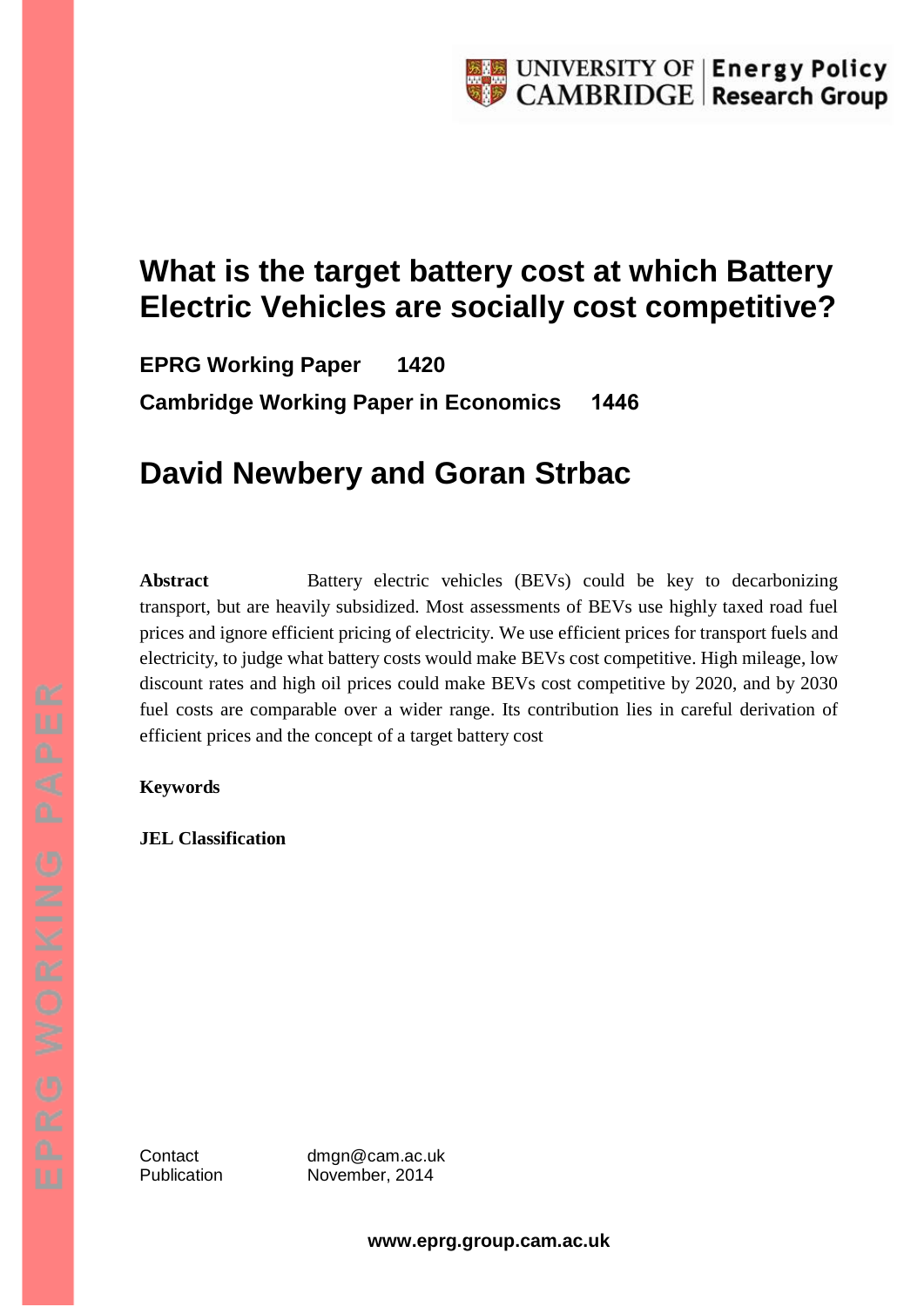## **What is the target battery cost at which Battery Electric Vehicles are socially cost competitive?**

David Newbery and Goran Strbac EPRG and Control and Power Research Group, Imperial College London $<sup>1</sup>$  $<sup>1</sup>$  $<sup>1</sup>$ </sup> 6 November 2014

## **Abstract**

*Battery electric vehicles (BEVs) could be key to decarbonizing transport, but are heavily subsidized. Most assessments of BEVs use highly taxed road fuel prices and ignore efficient pricing of electricity. We use efficient prices for transport fuels and electricity, to judge what battery costs would make BEVs cost competitive. High mileage, low discount rates and high oil prices could make BEVs cost competitive by 2020, and by 2030 fuel costs are comparable over a wider range. Its contribution lies in careful derivation of efficient prices and the concept of a target battery cost.*

## **1. Introduction**

There is growing agreement that if the world is to avoid damaging climate change then fossil fuel consumption will need to be drastically cut. Road transport currently accounts for  $17-18\%$  of global carbon dioxide (CO<sub>2</sub>) emissions and the IEA estimates that CO<sub>2</sub> emissions from vehicles will double by 2050, at which point they might account for one-third of total emissions.<sup>[2](#page-1-1)</sup> Given the constraints limiting the supply of biofuels<sup>[3](#page-1-2)</sup> and the relative ease of decarbonizing the electricity supply industry, Battery Electric Vehicles (BEVs) could provide a mass scale low carbon option for road transport. The key question is how, when, and at what scale to support the transition from Internal Combustion Vehicles (ICVs), primarily using diesel and gasoline, to BEVs.

There is an extensive literature on the potential  $CO<sub>2</sub>$  savings that BEVs might offer, $4$  but almost all of the cost comparisons use market prices, $5$  stressing

<span id="page-1-1"></span>2 See e.g. *The Global Fuel Economy Initiative* at

<span id="page-1-0"></span><sup>&</sup>lt;sup>1</sup> Email addresse[s dmgn@cam.ac.uk,](mailto:dmgn@cam.ac.uk) [g.strbac@imperial.ac.uk.](mailto:g.strbac@imperial.ac.uk) This paper arises from work done under the FP7 Green e-Motion project.

http://www.unep.org/transport/gfei/autotool/understanding the problem/Trends and [scenarios.asp](http://www.unep.org/transport/gfei/autotool/understanding_the_problem/Trends_and_scenarios.asp)

<span id="page-1-2"></span><sup>3</sup> See IEA (2013a).

<span id="page-1-3"></span> $4 E.g.$  Andress et al (2011), EPRI (2007), Liu and Santos (2014), HM Treasury (2007), Neubauer et al (2012), Pasaoglu et al (2012), Prud'homme and Koning (2010), Thiel et al (2010, Zhang et al (2013).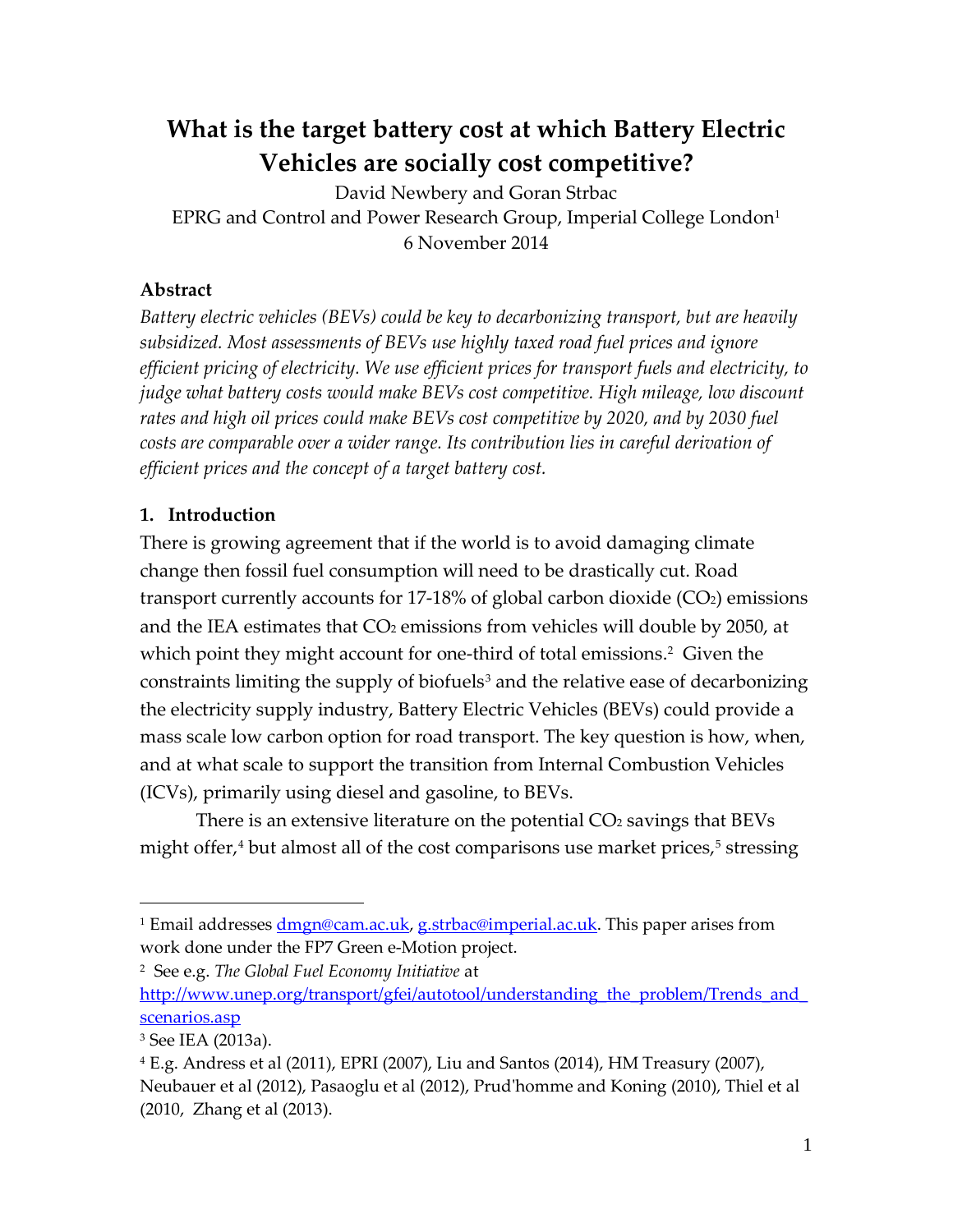the financial benefits to the users of avoiding road fuel taxes, enjoying cheap fuel, and receiving substantial purchase grants.<sup>6</sup> Clearly BEVs are heavily subsidized, for the defensible reason that mass deployment is needed to drive down costs, create a market to induce battery and motor manufacturers to innovate and reap economies of scale, and to support the development of an ecosystem of charging infrastructure, service providers, leasing agents and the like sufficient to make BEVs a credible alternative to ICVs.

Nevertheless, for these subsidies to be justified, there has to be a reasonable prospect of cost parity in the relatively near future, such as 2020-25, otherwise the substantial sums spent on subsidizing deployment (according to IEA, 2013b, some \$50,000 per EV) might better be allocated to R&D with mass roll-out delayed until the technology has improved enough. Cost parity means at the very least that the "fuel" cost of the BEV is no higher than that of comparable ICVs, where the "fuel" cost includes not only the electricity cost but also the interest and depreciation of the battery, as that is an essential but additional part of EV power delivery. This is clearly a minimal requirement as there are additional hurdles that BEVs would need to overcome; of which limited range and slow charging rates are the most obvious.

The economics of BEVs depend on future oil, carbon and delivered electricity prices as well as, crucially, the cost and performance of the battery and drive train, all of which are uncertain, and many of which are overlain with price distortions. This article addresses the question of what would need to happen to battery and electricity costs for cost parity to be the case at some future date given various oil and carbon price projections. Its originality lies in stripping out all the various distortions that currently bedevil comparisons between BEVs and

<sup>&</sup>lt;sup>5</sup> See e.g. Aguirre et al (2012), Al-Alawi and Bradley (2013), Element Energy, 2013, fig17; EPRI (2013), Le Duigou et al (2104), Kley et al (2011), Madina et al (2012), Prud'homme and Koning (2012).

<span id="page-2-0"></span><sup>6</sup> Thus the UK Deputy Prime Minister issued a press release on 30 Jan 2014 (at [https://www.gov.uk/government/news/nick-cleggs-drive-to-make-uk-world-leader-in](https://www.gov.uk/government/news/nick-cleggs-drive-to-make-uk-world-leader-in-electric-cars)[electric-cars](https://www.gov.uk/government/news/nick-cleggs-drive-to-make-uk-world-leader-in-electric-cars) ) stating "Electric car owners do not have to pay car tax or congestion charges and many chargepoints are free to use. The cars cost from just 2p a mile, which means a family that drives an electric vehicle 10,000 miles in a year would save around £1,000 on fuel costs each year."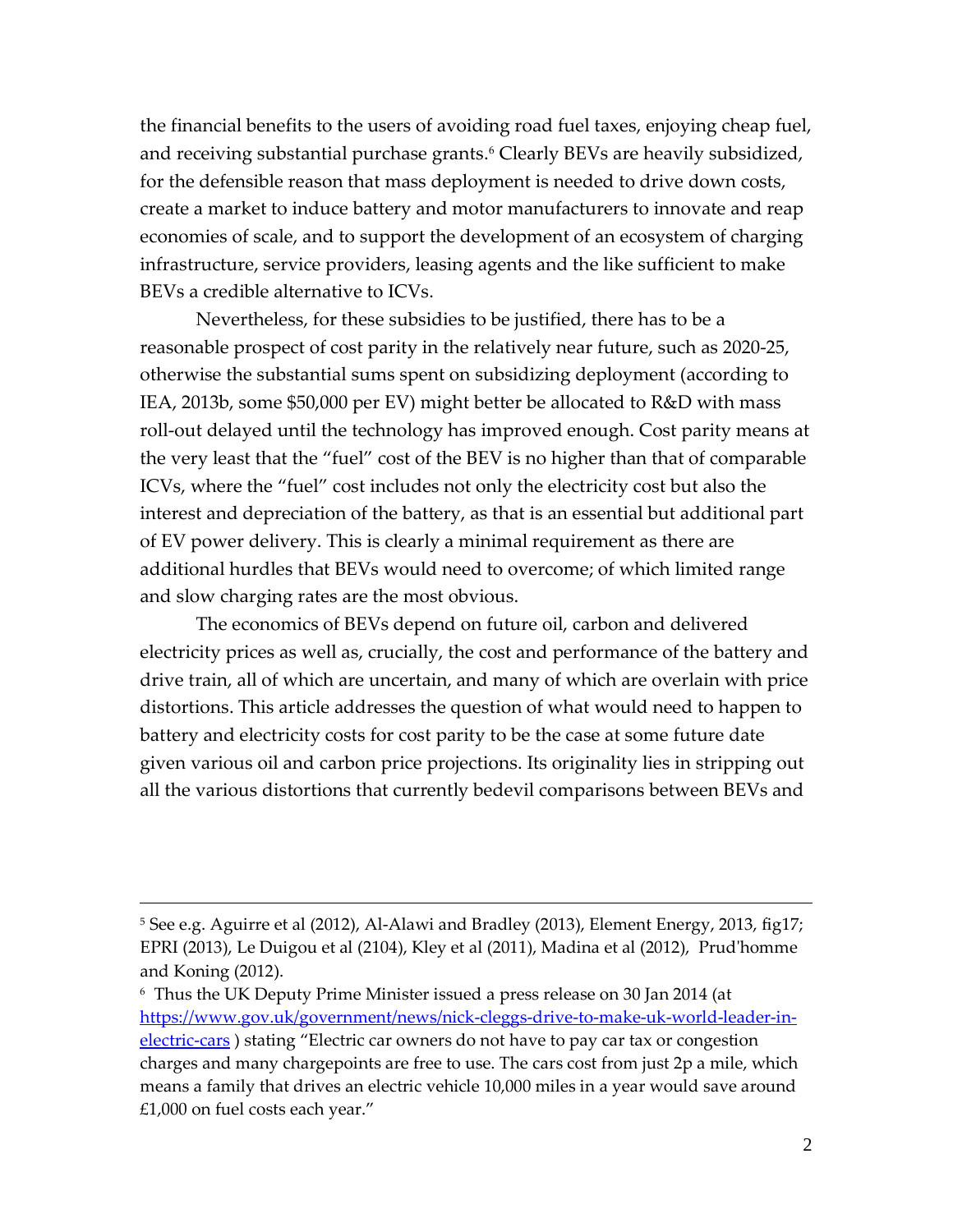ICVs by applying the techniques of social cost benefit analysis to the comparison. [7](#page-3-0)

## **2. Decarbonizing transport**

In 2012 oil accounted for 33% of total world total final energy consumption and zero-carbon energy accounted for only 13%.<sup>[8](#page-3-1)</sup> Of this oil consumption, 69% was light and middle distillate primarily used for transport. In Europe, road transport is responsible for 17.5 % of overall greenhouse gas emissions and its emissions increased by 23 % between 1[9](#page-3-2)90 and 2009.<sup>9</sup> While it is technically relatively simple to decarbonize electricity generation, finding zero-carbon transport fuels is considerably more challenging. Interest centres on developing competitive BEVs, together with transitional or partial electrification via Hybrid EVs (HEVs) and Plug-in Hybrid EVs (PHEVs), which have both an Internal Combustion Engine (ICE) and an electric motor with battery. Extended range BEVs have a smaller ICE that can top-up the battery, overcoming range anxiety but also incurring the cost of two motors.

Other approaches to zero-carbon transport include biofuels (although at present these are quite carbon-intensive), or the use of hydrogen either in combustion or fuel cells.<sup>[10](#page-3-3)</sup> Very substantial ICV fuel efficiency improvements are possible by reducing vehicle weight and improving the efficiency of the ICE (US DOE, 2011), and alternative transport fuels and designs will have to compete

<span id="page-3-0"></span><sup>7</sup> There is a small number of social cost benefit studies of EVs that remove taxes and add environmental costs, including an early one by Carlsson and Johansson-Stenman (2003) and one examining the 2010 case in Denmark (Christensen and Christensen, 2011), but they are concerned just to judge whether the example chosen is socially attractive, not what would be required for this to be the case in future. Liu and Santos (2014) exclude all taxes and subsidies and include external costs (for  $CO<sub>2</sub>$  at \$27/t in 2020) but only consider the US case, where they find that BEVs are 25% more costly than the reference gasoline ICV. If retail pre-tax oil prices were twice as high then hybrids become competitive at low discount rates, but not BEVs.

<span id="page-3-1"></span><sup>8</sup> *BP Statistical Review of World Energy 2013*

<span id="page-3-3"></span><span id="page-3-2"></span><sup>&</sup>lt;sup>9</sup> European Environment Agency at [http://www.eea.europa.eu/highlights/most](http://www.eea.europa.eu/highlights/most-carmakers-must-further-improve/key-message/percentage-of-emissions-coming-from)[carmakers-must-further-improve/key-message/percentage-of-emissions-coming-from](http://www.eea.europa.eu/highlights/most-carmakers-must-further-improve/key-message/percentage-of-emissions-coming-from)  $10$  MacKay (2013) argues that hydrogen fuelled cars are ten times more energy intensive than the Tesla EV (which claims 15kWh/100km) while the Honda fuel-cell car, the FCX Clarity, consumes 69 kWh/100 km but energy is needed to generate the hydrogen. See Ch. 20 in [http://www.withouthotair.com/download.html.](http://www.withouthotair.com/download.html)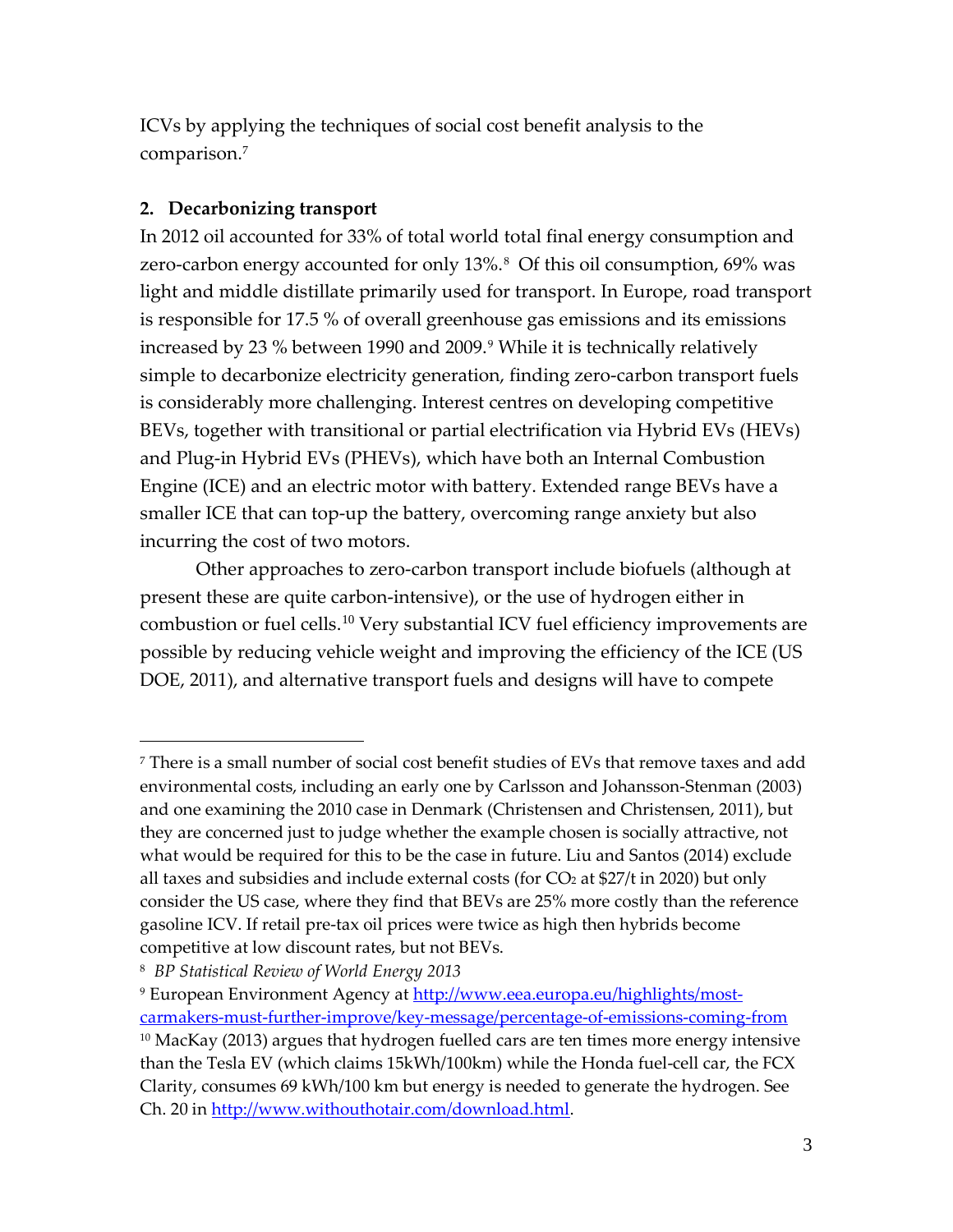with steadily improving ICVs, although these efficiency gains will also raise the capital cost of the ICVs.

The UK is the only country to date that has legislated binding carbon targets. The *Climate Change Act* set a target to reduce UK emissions by at least 80% from 1990 levels by 2050. The Committee on Climate Change sets out periodic carbon budgets and monitors the UK's performance. The most recent (Fourth) Carbon Budget sets out a target of a 50% cut in emissions in 2025 relative to 1990 levels (32% on 2012 levels). [11](#page-4-0) The core scenario to meet this interim target has "A 60% penetration of electric vehicles in new car sales by 2030, the majority of which were assumed to be plug-in hybrids rather than pure electric, reflecting ongoing concerns around range constraints." In defending this ambitious target the Committee claims that "Electric vehicles are projected to become cost-effective during the 2020s, and deployment during this decade also has a market development benefit, enabling greater uptake in the 2030s and early 2040s. Over the period to 2050, the benefit relative to the delayed scenario has a net present value of £27 billion under central assumptions." (CCC 2013, box 3.6).

#### **3. Social cost benefit analysis of BEVs**

Social cost benefit analysis (SCBA) differs from a financial or commercial evaluation in valuing all inputs and outputs at efficiency, not market prices. The difference is that efficient prices are corrected for all external costs and benefits (such as pollution and  $CO<sub>2</sub>$  emissions from fossil fuels), but do not include any distorting taxes needed to collect revenue. In the absence of external costs or benefits, and in a competitive market with an efficient tax system, the efficient prices would be producer prices, which would be subject to VAT to give consumer prices (Diamond and Mirrlees, 1971).

This section will first discuss the major tax distortions for road fuels, then discuss how to project future efficient road transport fuel costs including their environmental and carbon costs, and then turn to the cost differences between ICVs and BEVs. At this point, as main cost barrier is the cost of the battery, it becomes convenient to work in terms of cost per kWh rather than per km travelled, in part because this reduces uncertainties caused by efficiency changes, but also to focus attention on the under-appreciated role of establishing the efficient cost of electricity. As future prices, costs and efficiencies are all

<span id="page-4-0"></span><sup>11</sup> [http://www.theccc.org.uk/wp-content/uploads/2013/12/1785a-](http://www.theccc.org.uk/wp-content/uploads/2013/12/1785a-CCC_AdviceRep_Chap3.pdf)[CCC\\_AdviceRep\\_Chap3.pdf](http://www.theccc.org.uk/wp-content/uploads/2013/12/1785a-CCC_AdviceRep_Chap3.pdf)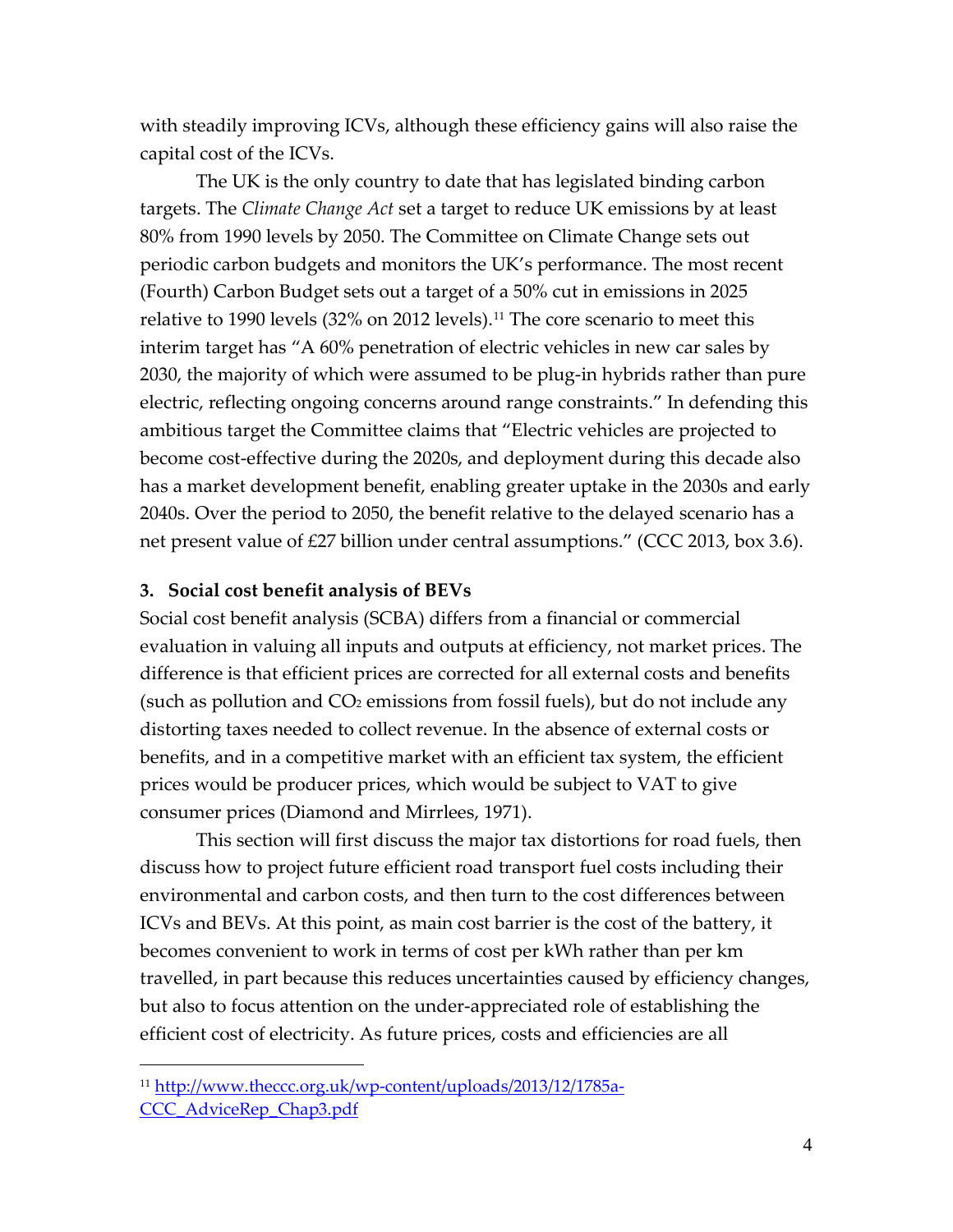uncertain; the aim is to provide a range of values which cover a defensible range of possibilities. As BEVs are considerably more capital intensive than ICVs, there are two additional factors that will influence the comparisons: the rate of discount and the annual utilization rates. The range here will be from a low cost assuming a low (real) discount rate of 5% and high annual distance travelled of 17,000 km and the high cost end assuming a high discount rate of 10% and low annual distance of 15,000 km, with a battery life of 10 years. [12](#page-5-0)

Working at efficient rather than tax-inclusive market prices makes a huge difference to the relative costs of ICVs and BEVs, as there are massive differences between the efficient price of road fuel and its retail price. Looking across the core EU countries, the 2014 excise taxes on unleaded gasoline required to fund the transport system (and generate additional tax revenue above that) lie mainly between €600-700/1,000 litres (EC, 2014), on top of which the fuel and excise tax bear VAT at rates typically around 20%. Taking a rather low average excise tax of €0.6/litre, a VAT rate of 20%, fuel consumption of 6 litres/100km and 14,000km/yr (the average in the UK and also for BEVs there) the loss of tax revenue under the current road tax regime of replacing an ICV by a BEV would be €600/BEV/yr. At €0.7/litre and 15,000km/yr the lost fuel duty would be €760/BEV/yr. Part of the excise tax on road fuel can be justified as an efficient carbon tax, and part for the social cost of other pollutants. Adding on a carbon cost of  $\epsilon$ 30/tonne CO<sub>2</sub>  $(E72.5/1,000$  litres, kL) and the rather high (2000) figures for air and water pollution costs from gasoline of €49/kL (Newbery, 2005, but three times higher for diesel) would give an efficient or corrective environmental charge of about  $E120/kL$ , so that the excess tax (or road charge) would be (taking the lower figure)  $€600-120 = €480$ , which, including VAT at 20% would amount to  $€580/kL$ in distortionary tax.[13](#page-5-1) The first and most important correction to make in identifying cost-parity is thus to correct the fuel prices.

<span id="page-5-0"></span> $12$  There is an issue about the appropriate discount rate to use in SCBA. For public policy decisions the public sector discount rate, equal to the return on marginal public sector investment, should be used, and this ought to be the same as the pre-tax private sector rate (Diamond and Mirrlees, 1971), arguably closer to 5% than 10%. The UK Government uses 3.5% as its social discount rate, and at this rate the Low costs would be 8% lower. However, car owners discount at a higher rate, and leasing rates suggest rates of 8-10% (all real).

<span id="page-5-1"></span><sup>&</sup>lt;sup>13</sup> These are at 2012 prices. Pollution costs should have fallen since 2000 as standards have risen and are gradually included as new vehicles replace older models. Note that VAT is included as BEVs displace cars for private use.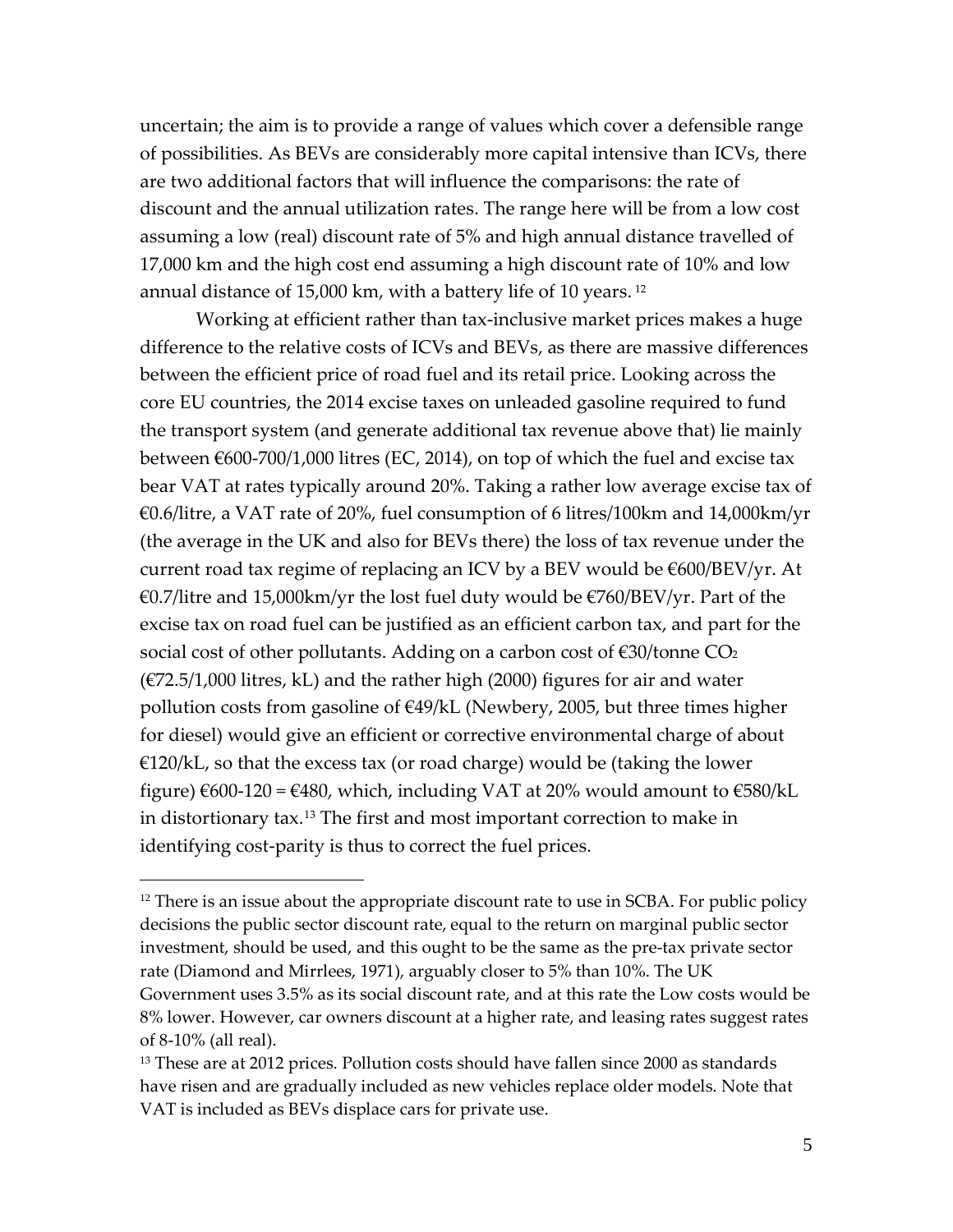## *3.1 Projecting efficient road fuel prices*

The natural way to project future transport fuel prices is to start with the future price of oil in US\$/barrel, then add on refining and retailing margins to arrive at a pre-tax fuel cost at the pump. This is not simple as gasoline and diesel are joint products and their relative price depends on relative demand. In addition, oil prices have been both volatile across time, and also, since 2011, have diverged between the USA and Europe as a result of US shale oil production. The relative wholesale and pre-tax retail prices of gasoline to diesel and each to oil have also varied quite widely across countries, as discussed in Appendix A.

It is therefore not simple to move from forecasts of oil prices (given in US\$/bbl) to wholesale product prices and instead we take a range. For the low price projection, the prices per litre, L, of diesel and gasoline are taken as equal, with a 3:2:1 crack spread (see Appendix A) of  $\frac{8}{bbl}$  (US $\frac{64}{L}$ ,  $\frac{64}{L}$ , i.e. adding this amount to the crude price in US¢/L). For the high oil price projection, the wholesale gasoline price multiplier is taken as 1.26 (for regular non-oxygenated gasoline) and the diesel price is 1.18, both times the crude price per litre (taking the US figures, which are higher than the European figures). The central projection, where given, is a simple average of these extremes. These wholesale prices are adjusted to the pre-tax retail price by adding the retail margin of roughly US (2012) ¢8/L for gasoline, ¢10/L for diesel. [14](#page-6-0)

The next adjustment is to add on carbon costs based on the DECC (2012) assumed traded values, noting that the carbon content of fuels is  $2.68kg CO<sub>2</sub>/L$ for diesel and 2.36 kg  $CO<sub>2</sub>/L$  for gasoline. The final adjustment is to add predicted pollution costs. These are derived from Newbery (2005), and at 2012 prices they would add US¢6/L to gasoline and US¢18/L to diesel fuel. These might be expected to decrease over time with rising standards, and are assumed to have fallen to 60% of these values by 2015 in the central case, to 50% by 2020 and to 40% by 2030, in each case with the low value at 0.75 and the high value 1.25 times the central value. The results are gathered together in Table 1.

 $\overline{a}$ 

<http://energyalmanac.ca.gov/gasoline/margins/index.php> and are about 6-8 US¢/L but diesel margins are harder to find and may be somewhat higher (see e.g. [http://www.forecourttrader.co.uk/news/fullstory.php/aid/8496/Diesel\\_3\\_pence\\_per\\_litre](http://www.forecourttrader.co.uk/news/fullstory.php/aid/8496/Diesel_3_pence_per_litre_more_than_it_should_be_says_AA.html) [\\_more\\_than\\_it\\_should\\_be\\_says\\_AA.html\)](http://www.forecourttrader.co.uk/news/fullstory.php/aid/8496/Diesel_3_pence_per_litre_more_than_it_should_be_says_AA.html). UK gross margins are higher at 12 US¢/L [\(http://www.ukpia.com/files/pdf/ukpia-briefing-paper-understanding-pump-price.pdf\)](http://www.ukpia.com/files/pdf/ukpia-briefing-paper-understanding-pump-price.pdf).

<span id="page-6-0"></span><sup>14</sup> US margins for gasoline are readily available at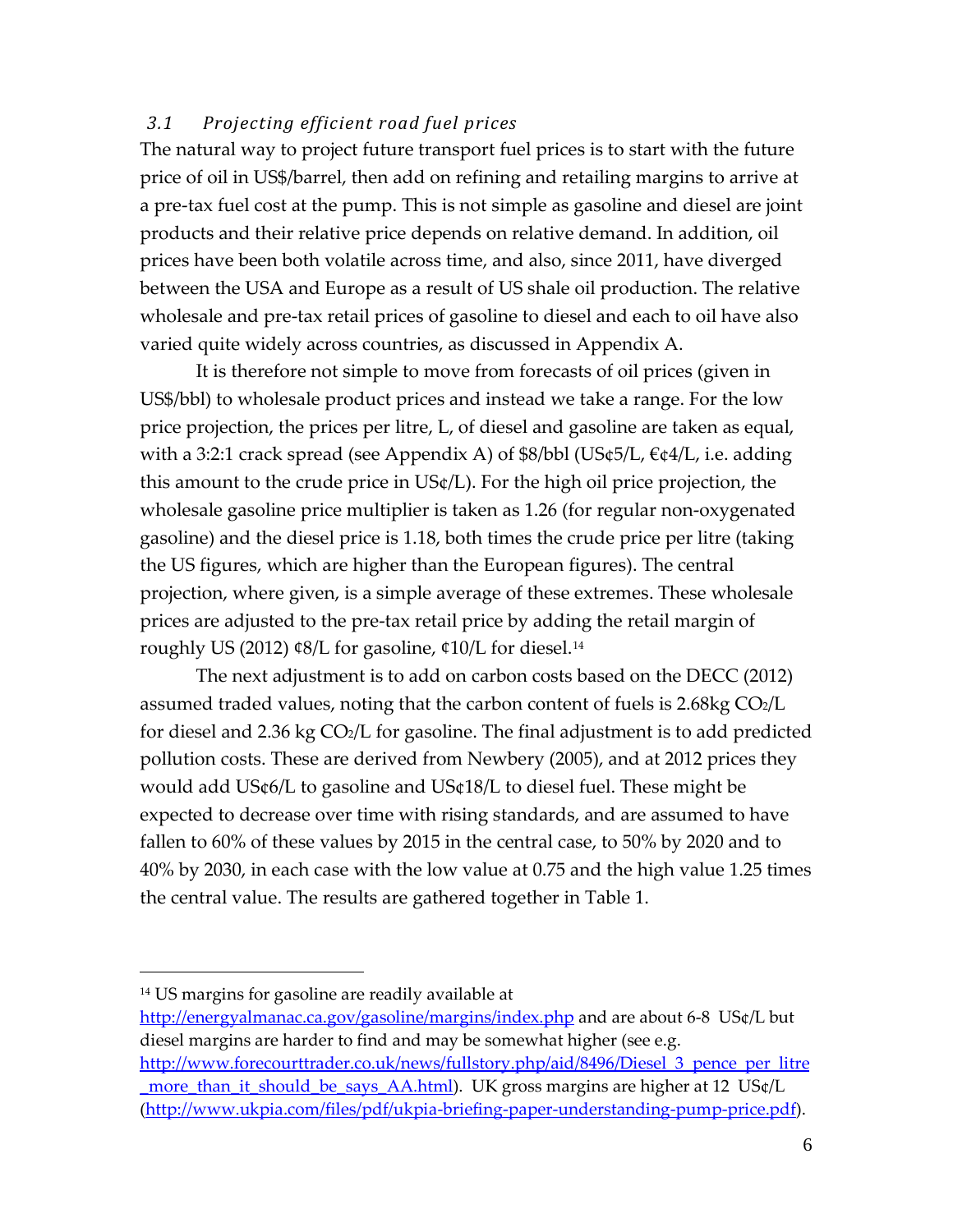|      |          | Oil    | CO <sub>2</sub> |                |        |                      |        |               |        |              |        |
|------|----------|--------|-----------------|----------------|--------|----------------------|--------|---------------|--------|--------------|--------|
|      |          | price  | cost            | retail pre-tax |        | CO <sub>2</sub> cost |        | Pollution     |        |              |        |
|      |          | \$/bbl | \$/tonne        | prices US\$/L  |        | <b>US\$/L</b>        |        | <b>US\$/L</b> |        | Total US\$/L |        |
| Date | Scenario |        |                 | G              | D      | G                    | D      | G             | D      | G            | D      |
| 2015 | Low      | \$91   | \$0             | \$0.70         | \$0.72 | \$0.00               | \$0.00 | \$0.03        | \$0.08 | \$0.73       | \$0.81 |
|      | Central  | \$110  | \$9             | \$0.91         | \$0.89 | \$0.02               | \$0.02 | \$0.04        | \$0.11 | \$0.97       | \$1.03 |
|      | High     | \$130  | \$21            | \$1.11         | \$1.06 | \$0.05               | \$0.06 | \$0.05        | \$0.14 | \$1.21       | \$1.26 |
| 2020 | Low      | \$85   | \$0             | \$0.66         | \$0.68 | \$0.00               | \$0.00 | \$0.02        | \$0.07 | \$0.69       | \$0.75 |
|      | Central  | \$117  | \$14            | \$0.95         | \$0.94 | \$0.03               | \$0.04 | \$0.03        | \$0.09 | \$1.02       | \$1.07 |
|      | High     | \$147  | \$28            | \$1.25         | \$1.19 | \$0.07               | \$0.07 | \$0.04        | \$0.11 | \$1.35       | \$1.38 |
| 2030 | Low      | \$74   | \$61            | \$0.60         | \$0.62 | \$0.14               | \$0.16 | \$0.02        | \$0.06 | \$0.76       | \$0.83 |
|      | Central  | \$132  | \$121           | \$1.09         | \$1.07 | \$0.29               | \$0.32 | \$0.03        | \$0.07 | \$1.41       | \$1.46 |
|      | High     | \$191  | \$182           | \$1.59         | \$1.52 | \$0.43               | \$0.49 | \$0.03        | \$0.09 | \$2.05       | \$2.10 |

**Table 1 Calculation of social cost of road fuels excluding taxes, US(2012) \$/L**

Sources: DECC (2012, 2013), Newbery (2005) updated to 2012 prices, exchange rate \$1.60=£1

#### *3.2 Converting fuel costs to electricity equivalents*

As we are interested in comparing the fuel costs of ICVs and BEVs, and as the latter are measured in kWh, it is convenient to translate ICV fuels from volume to energy units, given that the energy density of gasoline is 8.76 kWh/L and of diesel is 9.7kWh/L. The first column in table 3 takes the final column of table 1 and converts from cost/L in US\$ to cost/kWh in  $\epsilon$ ¢ as the cost of the "fuel energy content".

The next adjustment is to move from the cost of the raw energy in the fuel to the cost of delivered power on the road, for which we need estimates of the efficiency of the ICE and of the comparable BEV power train. As an example of current ICV technology, the Škoda Octavia has a combined Euro rating for the 102bhp (76 kW) gasoline engine of 6.2 L/100 km (16 km/L, or 0.55 kWh/km). For the 105 bhp (78 kW) diesel engine, the combined rating is 4.4 L/100 km (54 mpg, 23 km/L or 0.42 kWh/km). It is not immediately obvious what the correct comparator might be. Thus the Ford Focus EV has a similar size and suitable additional power (107kW) and does 0.2 kWh/km, which seems typical of several vehicles (e.g. the 80 kW 2013 Nissan Leaf, according to users, although Nissan claims 0.15 kWh/km on the EU test cycle).

These efficiencies are current good practice but in future the efficiency of ICVs is likely to improve (under pressure of various performance standards and also in response to higher fuel prices). Thus diesel engines can have up to 41% efficiency, although their typical efficiency is 30%, while petrol engines can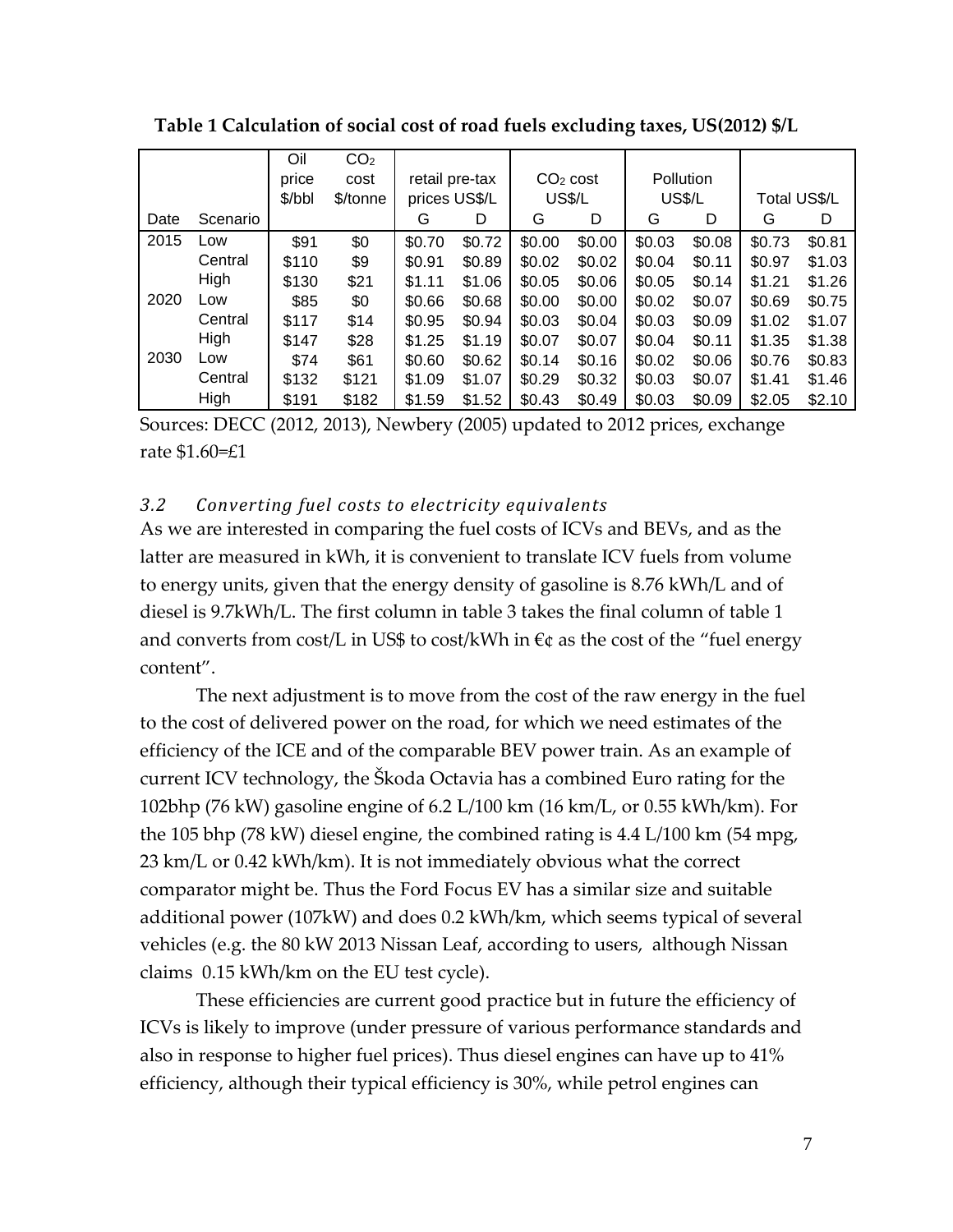achieve 37.3% but are more typically 20% (US DoE, <u>www.fueleconomy.gov</u>). In contrast electric motors convert 75% of the energy supplied into the batteries to power the wheels. In addition BEVs can recover half their kinetic energy by regenerative braking thus improving their city efficiency, although this is of less benefit for longer journeys (where in any case range limitations make them less suitable). Table 2 summarizes these assumptions and for projection purposes, the simplest assumption is that efficiencies in 2015 are all Low, in 2020 range from Low to Medium and in 2030 range from Medium to High.

**Table 2 Assumed conversion efficiencies and multipliers for road fuel relative to EVs**

|        |                                             | assumed efficiencies | multipliers |        |          |
|--------|---------------------------------------------|----------------------|-------------|--------|----------|
|        | Gasoline<br><b>Battery</b><br><b>Diesel</b> |                      |             | Diesel | Gasoline |
| LOW    | 30%                                         | 20%                  | 70%         | 2.33   | 3.50     |
| Medium | 35%                                         | 30%                  | 75%         | 2.14   | 2.50     |
| High   | 41%                                         | 37%                  | 80%         | 1.95   | 2.16     |

These data allow an estimate of the equivalent ICV fuel costs expressed per kWh of the power taken by the BEV battery, and these figures are given in the second column of table 3 labelled "battery energy equivalent". In addition, there are operating cost differences between ICVs and BEVs that need to be included to establish a target cost for the battery needed to deliver a comparable lifetime cost of use.

## *3.3 Adjusting for operating cost differences*

The first difference is that different vehicles have different drive train costs set out in Appendix B. The base case is taken as a gasoline ICV, and the extra  $\epsilon$ 1,900 capital penalty of a diesel ICV compared to gasoline ICV is then amortized over the life of the vehicle to give an equivalent increase in operating costs. The lower drive train cost of a BEV compared to the gasoline ICV is then deducted from the battery cost. In addition to these drive train cost differences, BEVs should have lower maintenance costs. Evidence on BEV maintenance costs is hard to find and somewhat anecdotal, but that for ICVs is well documented. The cost of tyres should be the same for all vehicles. The UK AA gives the service and labour costs as follows: Gasoline: €¢3.3 /km; Diesel: €¢3.6/km or 8% more[.15](#page-8-0) More anecdotal

<span id="page-8-0"></span><sup>&</sup>lt;sup>15</sup> At [https://www.theaa.com/motoring\\_advice/running\\_costs/](https://www.theaa.com/motoring_advice/running_costs/)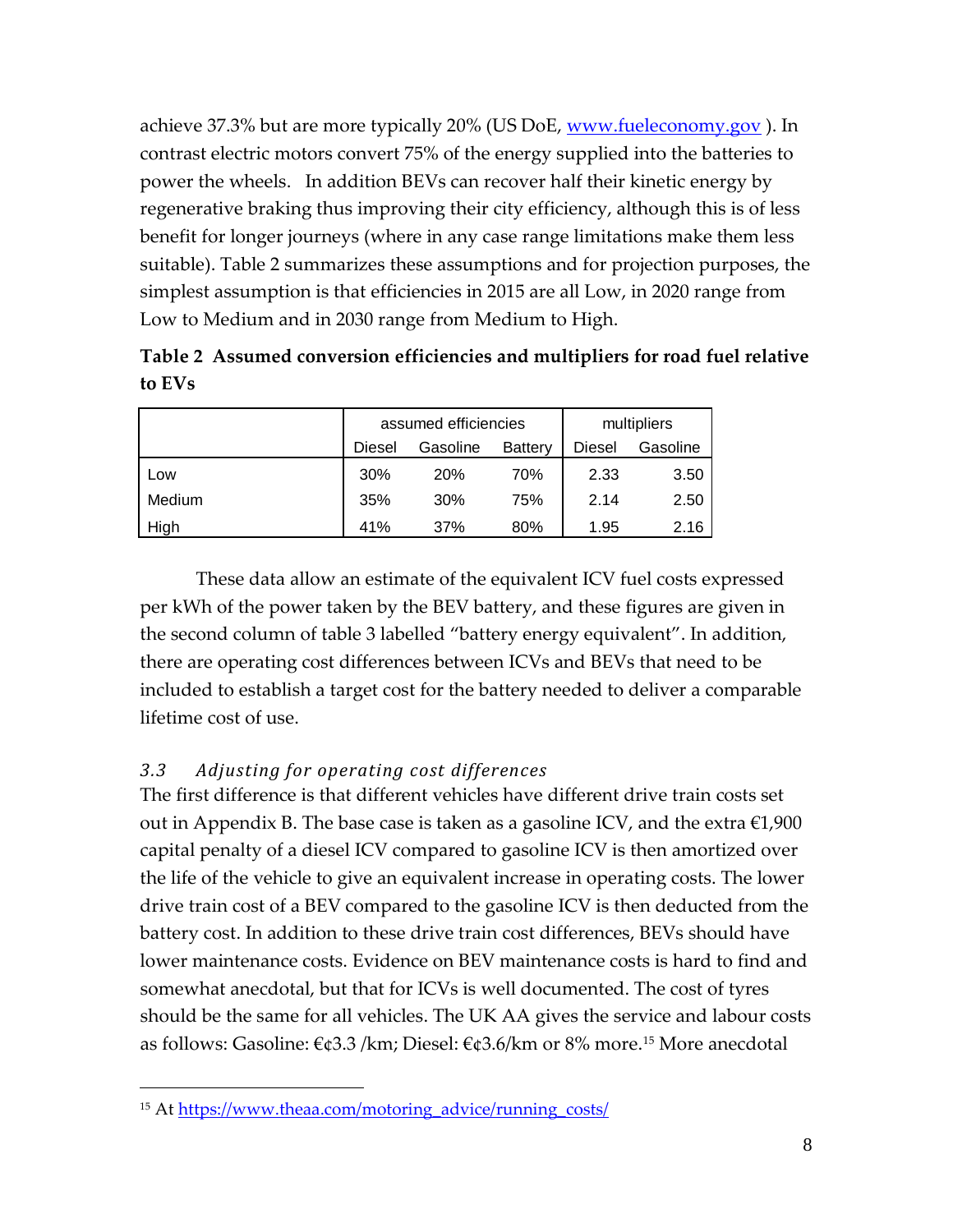evidence<sup>16</sup> suggests that servicing the electric motor (but not the battery) might be one-third this cost, or only  $\epsilon \notin 1.1/km$ . That implies a cost penalty of 2.2  $\epsilon \notin km$ for gasoline vehicles and  $2.5 \text{ }\mathfrak{C}_4$ /km for diesel.

Additional information from the U.S. $17$  suggests somewhat lower maintenance costs for gasoline vehicles of 4.6 US¢/mile (2.2 $\varepsilon$ ¢/km) for a small sedan (e.g. Ford Focus) and  $4.92$  US¢/mile (2.4 €¢/km) for a medium sedan (e.g. Honda Accord). The Vincentic *2013 Diesel Analysis*[18](#page-9-2) shows that diesels typically have slightly higher insurance, repair and maintenance costs than gasoline vehicles. If they amounted to the extra 8% in the UK, that would give a cost of 2.6€¢/km, implying a cost penalty of 1.6€¢/km for gasoline vehicles and 1.8€¢/km for diesel. Over 150,000km the maintenance cost penalty for a gasoline ICV might therefore be €2,400-3,300 and for a diesel ICV €2,700-3,750, which represent considerable, although delayed, reductions to the Total Cost of Ownership.[19](#page-9-3)

Column 3 of Table 3 shows the additional operating cost (maintenance of ICV drive train) penalties. The Low figures are based on U.S. data  $(\epsilon \in \{1.8}{km})$  for gasoline, G and €¢2.3/km for diesel, D) while the High figures are based on UK data ( $\epsilon$ ¢2.2/km, G;  $\epsilon$ ¢2.5/km, D). In addition the extra  $\epsilon$ 1,900 capital penalty of a diesel ICV compared to gasoline ICV is amortized over its lifetime (with a high cost assuming 10% discount rate and 150,000km and a low cost estimate assuming 5% discount and 170,000km), as explained in Appendix B. the final column of Table 3 then gives the target range of prices for BEV "fuel" cost (battery plus electricity, both expressed in  $\epsilon \phi/kWh$ ).

<span id="page-9-0"></span><sup>&</sup>lt;sup>16</sup> At<http://auto.howstuffworks.com/will-electric-cars-require-more-maintenance.htm>

<span id="page-9-1"></span><sup>17</sup> At<http://newsroom.aaa.com/wp-content/uploads/2013/04/YourDrivingCosts2013.PDF>

<span id="page-9-2"></span><sup>18</sup> At<http://vincentric.com/Home/IndustryReports/DieselAnalysisNovember2013.aspx>

<span id="page-9-3"></span><sup>&</sup>lt;sup>19</sup> This is comparable to the figure of  $\epsilon$ 3,000 lower O&M costs for a BEV from Tecnalia (2014) table 16.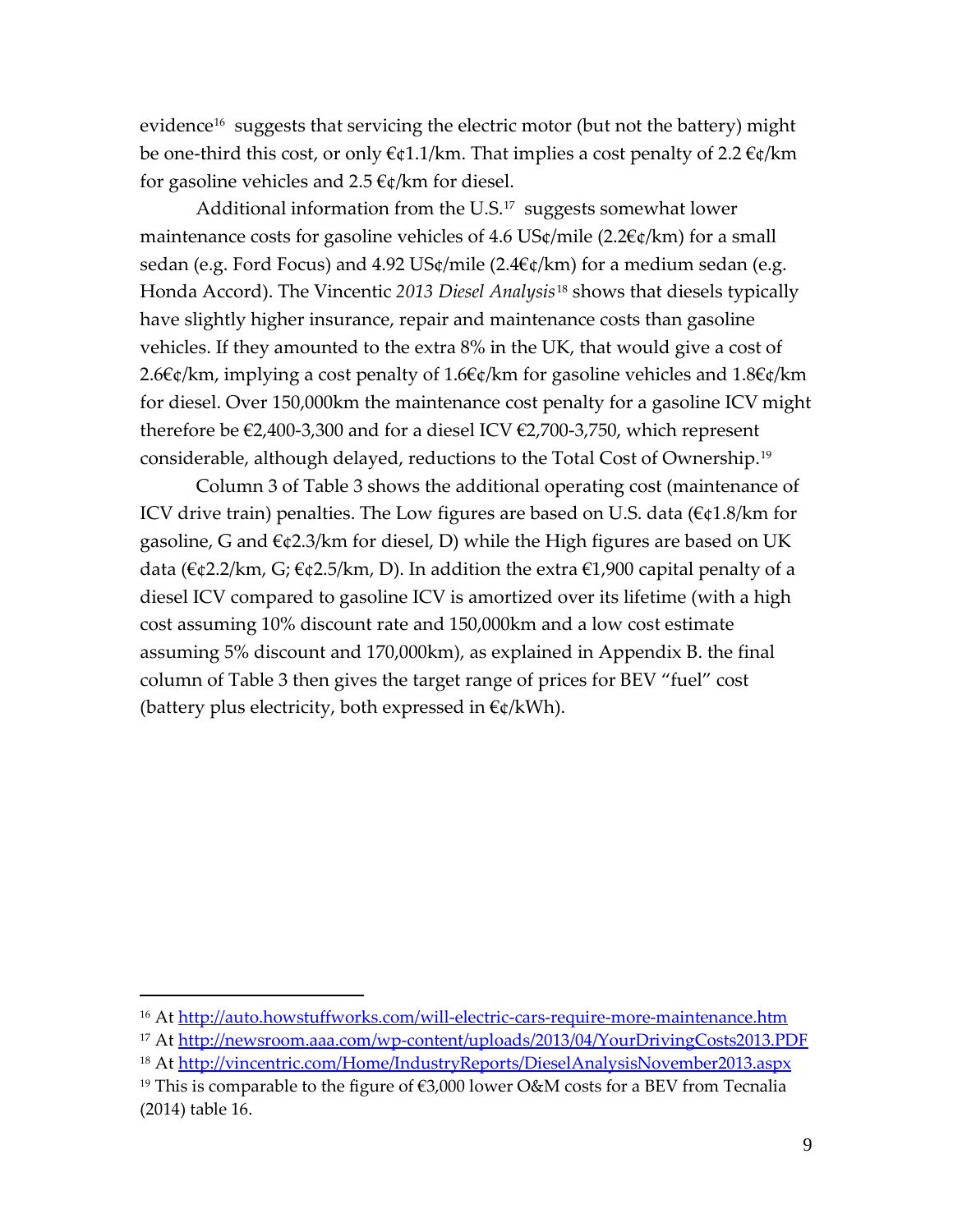|      |          | total fuel energy |      | battery energy<br>equivalent<br>€¢/kWh |      | operating cost<br>penalty<br>€¢/kWh |      |              |    |
|------|----------|-------------------|------|----------------------------------------|------|-------------------------------------|------|--------------|----|
|      |          | content €¢/kWh    |      |                                        |      |                                     |      | total €¢/kWh |    |
| Date | Scenario | G                 | D    | G                                      | D    | G                                   | D    | G            | D  |
| 2015 | Low      | 6.4               | 6.4  | 22.5                                   | 14.9 | 8.0                                 | 16.2 | 31           | 31 |
|      | Central  | 8.5               | 8.2  | 29.7                                   | 19.0 | 9.5                                 | 19.5 | 39           | 39 |
|      | High     | 10.6              | 10.0 | 37.1                                   | 23.3 | 11.0                                | 22.8 | 48           | 46 |
| 2020 | Low      | 6.0               | 6.0  | 15.1                                   | 12.8 | 8.0                                 | 16.2 | 23           | 29 |
|      | Central  | 8.9               | 8.5  | 26.8                                   | 18.9 | 9.5                                 | 19.5 | 36           | 38 |
|      | High     | 11.9              | 10.9 | 41.5                                   | 25.5 | 11.0                                | 22.8 | 53           | 48 |
| 2030 | Low      | 6.7               | 6.6  | 14.4                                   | 12.9 | 8.0                                 | 16.2 | 22           | 29 |
|      | Central  | 12.3              | 11.6 | 28.8                                   | 23.8 | 9.5                                 | 19.5 | 38           | 43 |
|      | High     | 18.0              | 16.6 | 45.1                                   | 35.6 | 11.0                                | 22.8 | 56           | 58 |

**Table 3 Deriving the equivalent BEV target "fuel" cost, €¢(2012)/kWh**

Source: Tables 1 and 2, and own calculations (exchange rate  $$1.3 = £1$ )

Thus in 2030 Low scenario, the oil price is  $\frac{1}{2}$ /bbl, the CO<sub>2</sub> price is €61/tonne (Table 1, 2030 L), gasoline efficiency is 37%, diesel efficiency is 41%, battery efficiency is 80% (Table 2 H), then the target EV "fuel" cost is  $\epsilon$ ¢22.4/kWh compared with the cheaper gasoline ICV,  $(\epsilon \varphi 29.1/\mathrm{kWh}$  for diesel) as shown Table 3 (2030 L, right hand columns). In the 2020 High scenario the oil price is \$147/bbl, the CO<sub>2</sub> price is  $\epsilon$ 27.7/tonne, gasoline efficiency is 20%, diesel efficiency is 30%, battery efficiency is 70% (the same assumptions for all the 2015 scenarios), and the target EV "fuel" cost is  $\epsilon$ ¢48.3/kWh for the cheaper diesel (but  $\epsilon$ ¢52.5/kWh compared with a gasoline ICV) as shown 2020 High line of Table 3.

The final column of Table 3 shows that unless oil and carbon costs are high, the extra capital cost (in the maintenance column) makes diesel ICVs more costly per kWh delivered in power for travel (as opposed to power contained in the fuel shown in the first two columns) when compared to gasoline ICVs.

#### 4. **The cost of the battery**

 $\overline{a}$ 

Although current battery costs are high, they are anticipated to fall, and Appendix B reviews projections for battery costs as well as the credit for lower BEV drive train costs. The range of battery pack costs depends on source, discount rate and distance travelled, even assuming that all batteries last 10 years and can deliver 170,000 km.<sup>[20](#page-10-0)</sup> The results from Element Energy's conservative

<span id="page-10-0"></span><sup>&</sup>lt;sup>20</sup> Neubauer et al (2012) use the National Renewable Energy Laboratory's Battery Ownership Model to deduce when, given the pattern of daily use and charging, the battery will need replacement, on the assumption that the vehicle has a life of 15 years, and compare the Total Cost of Ownership (including all taxes and subsidies) of the BEV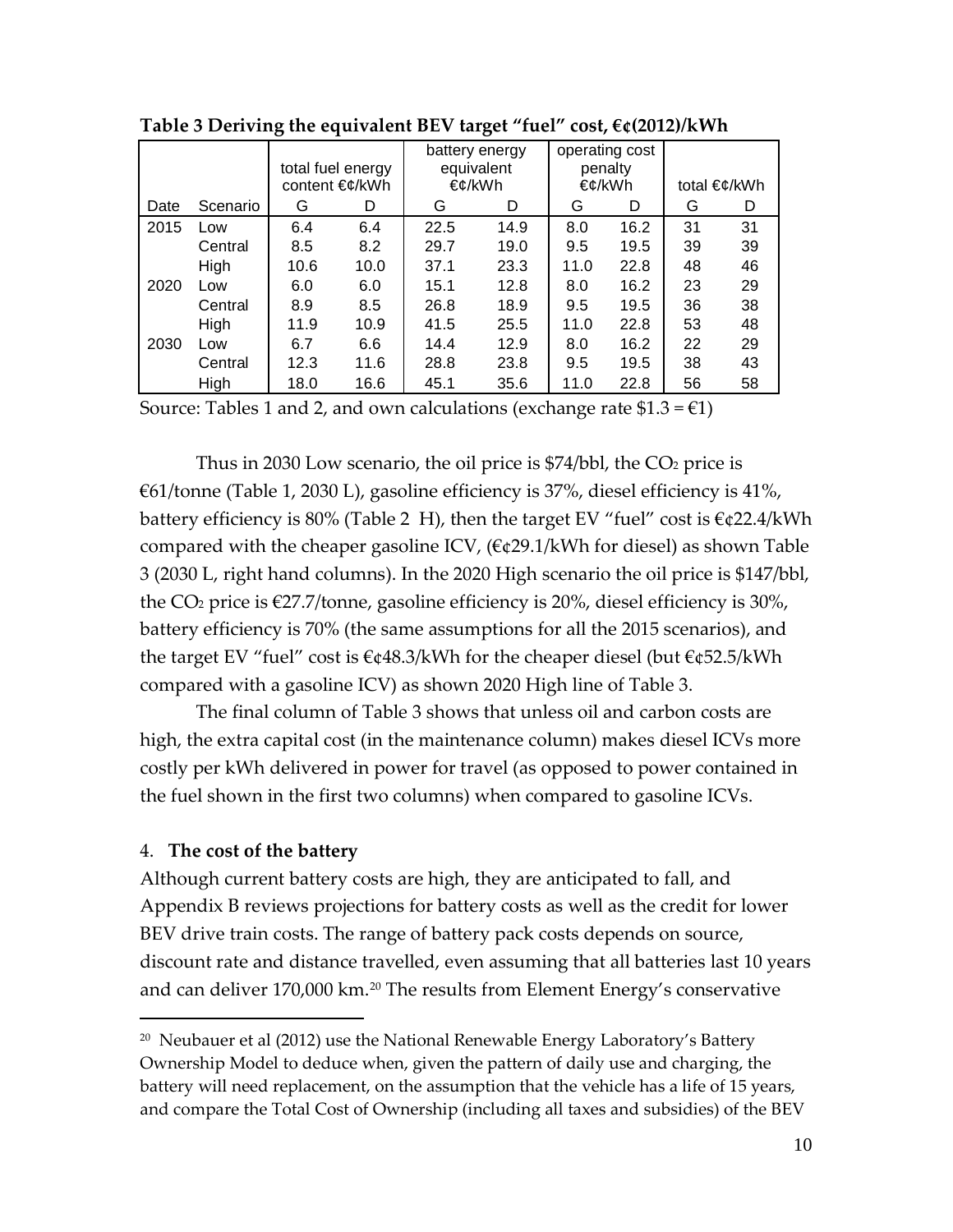and optimistic estimates (which cover the range of the other estimates given in Appendix B) are summarized in the top part of Table 4. In addition to the battery cost there is the cost of the home charger, shown in the central part of Table 4. The other correction to make in the other direction is the credit for the lower drive train cost of BEVs compared to the reference gasoline ICV, taken as rising to €1,430 by 2020 (and €1,500 by 2030) (see Appendix B).

Although it is natural to express the costs per km driven, for our purposes the more useful cost is per kWh, as the aim is to compute the full "fuel" cost of BEVs, which include the battery costs and also the electricity used. The lower part of Table 4 therefore translates the costs per km into a cost per kWh, based on 5km/kWh, so the numbers in the top part are multiplied by 5 to give the cost per kWh. The Low (L) figures take a 2:1 weighting of optimistic and conservative values for each year of the top line, and the High (H) figures take a 1:2 weighting of optimistic and conservative values for each year of the top line.

As BEVs become more efficient the km/kWh may increase and may already be approaching 7km/kWh, but as efficiency rises, so the size and hence cost of the battery needed for the desired range can be reduced. Increasing efficiency increases the multiplier but lowering costs lowers it, so the two effects should roughly cancel out.

| <b>Battery</b>             | 2012                               | 2015         | 2020        | 2030        |  |  |
|----------------------------|------------------------------------|--------------|-------------|-------------|--|--|
|                            | Total battery cost                 |              |             |             |  |  |
| lifetime 10 years          | $\epsilon \notin (2012) / km$      |              |             |             |  |  |
| at 5%, 17,000 km/yr        | 11.6                               | $6.7 - 8.2$  | $4 - 6.2$   | $3.1 - 4.2$ |  |  |
| at 10%, 15,000 km/yr       | 16.6                               | $9.5 - 11.6$ | $5.7 - 8.9$ | $4.4 - 6.1$ |  |  |
| home charger cost          | €1,600                             | €1,200       | €800        | €400        |  |  |
| Credit for low drive train |                                    |              |             |             |  |  |
| cost (rel to gasoline)     | €0                                 | €750         | €1,430      | €1,500      |  |  |
|                            | $cost \in \epsilon$ (2012) per kWh |              |             |             |  |  |
| L at 5%, 17,000 km/yr      | 64                                 | 38           | 22          | 13          |  |  |
| H at 10%, 15,000 km/yr     | 92                                 | 57           | 36          | 22          |  |  |

#### **Table 4 Battery cost (in €¢(2012) per km and per kWh)**

Sources: see Appendix B

 $\overline{a}$ 

with an ICV over that time horizon. Their optimal time to replace the battery compares the cost of using alternatives for trips now not viable with the existing battery with that of replacing the battery; which varies with trip distributions and whether the user has access to a second car or has to rent a Zip car.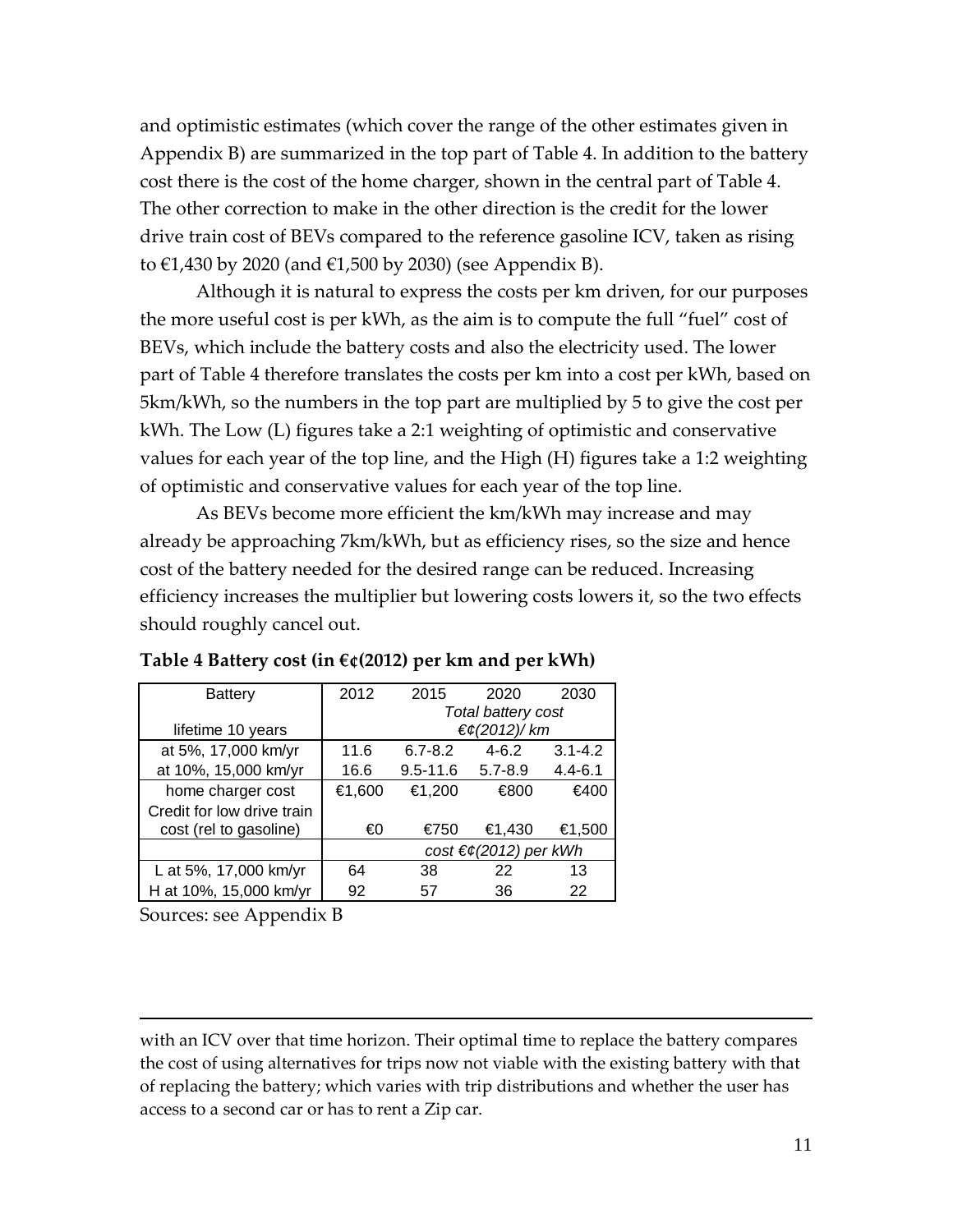#### **5. The cost of electricity**

 $\overline{a}$ 

While it may be thought that the cost of electricity is easier to estimate and even forecast, that is misleading. The social cost of electricity depends critically on when and where the power for charging is taken. If power pricing is competitive and undistorted, and if electricity is nodally priced, $21$  the wholesale spot price (and particularly the intra-day and/or balancing price) should reflect this social cost. To this must be added the cost of distribution to the charging point.

As the share of low cost plant on the system rises (wind, PV, nuclear) so the System Marginal Cost and nodal price at the export nodes could fall to near zero. That does not imply zero nodal prices at all nodes, particularly if there is adequate transmission to points of higher scarcity value, but export constraints will surely bind in many periods (otherwise transmission has been over-built), and then keep local prices low.

Several consequences follow from such granular pricing (by moment and location). First, generation will become more like transmission and distribution in that its cost will be dominated by fixed costs. Their efficient recovery is to load them onto residual (i.e. net of intermittent generation like wind and PV) peak periods. Second, wholesale nodal spot prices will become both very volatile (either near zero or at rationing levels) and unpredictable (renewables are highly weather dependent). Interconnection and storage will become more valuable and will mitigate both volatility and unpredictability, but transmission constraints will still be important in many places and for many hours, keeping prices either low or high depending on intermittent supply.

Third, in consequence, most consumers will be hedged with contracts that will offer various options (just as there are many plans for mobile phones). The simplest and least suitable for BEVs will be a flat tariff equal to the (consumer's) demand-weighted average cost, but with smart metering some form of peak/offpeak pricing will surely become more prevalent, possibly with some super peak hours signaled in advance (as with some current French tariff plans). More likely is the option of controllable demand where the right to allow some control over some appliances, including BEVs, will lead to a discount on the standing charge and on the power taken by such controllable devices. Contracts will either be for

<span id="page-12-0"></span> $21$  The EU Target Electricity Model envisages zonal pricing, with quite large price zones to facilitate trading, although nodal pricing is the efficient solution and the U.S. Standard Market Design now employed for more than half U.S. electricity consumption. Nodal pricing gives potentially different spot prices at each node or Grid Supply Point.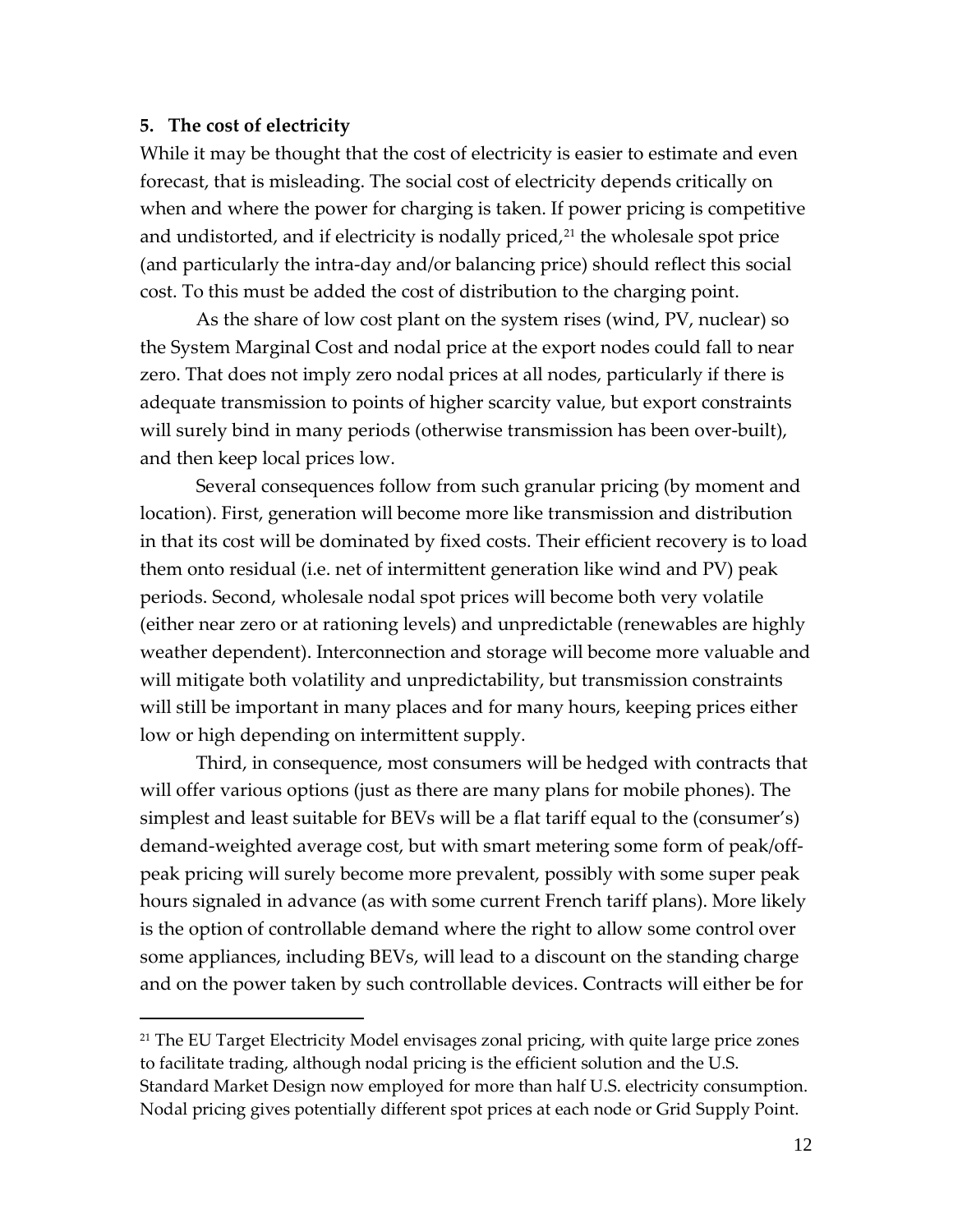a fixed number of kWh/month with variable charges applying to deviations from those, or for all consumption, or for variants (all consumption except in certain pre-announced conditions). As a result some fraction of total demand in any location will face time-of-use prices and may have pre-programmed responses to such prices. Whether one describes these contracts as the standard electricity price with netting off for the benefits of controllability supplied, or just the relevant spot price, is primarily a matter of contract design and labelling.

It seems reasonable to assume that EV charging points will be required to have smart metering and one or two-way communications facilities, and by the time BEVs have more than marginal penetration, that the distribution networks (DNs) will also be adequately instrumented to monitor power flows and voltages at a sufficiently granular level to assess the capability of the network to accommodate more power flows (and their attendant marginal losses). As with the transmission grid, efficient distribution network (DN) pricing requires that each connection pays variable charges equal to the marginal system losses, plus any local DN scarcity price, plus a fixed tariff (relating to peak demand or maximum load), that recovers any shortfall in allowed revenue.

As a result EV charging points may offer two options – instantaneous charging at the appropriate locational spot price (nodal energy price at the Grid Supply Point plus the spot DN charge) or managed charging at a substantially lower price (in which the EV will be delivered charged at some future time such as 7 a.m. that can be predetermined, or adjusted with some penalty). In the managed charge option the DN element in the total charge might be near zero if charging is managed to avoid any constraints on the DN, and if as a result no extra DN investment specifically caused by the EV were precipitated. The social cost of delivering off-peak power may then be very low, while the cost of delivering power at the peak could be very high – including not only the costs of reserve power (high reserve capacity costs plus high variable and carbon costs) but also the scarcity value of constraints on the grid (likely to be small) and the DN (possibly very high). Appendix C gives quantified estimates of peak and offpeak electricity appropriate to the EU.

The figures for off-peak and peak electricity are given in the middle part of Table 5 which also gives the values for the battery and charging costs. The last line in the next block gives the average of the low and high battery costs and assumes that 90% of charging is done off-peak. These BEV "fuel" costs can now be compared with the ICV fuel costs in Table 3 which are reproduced in the final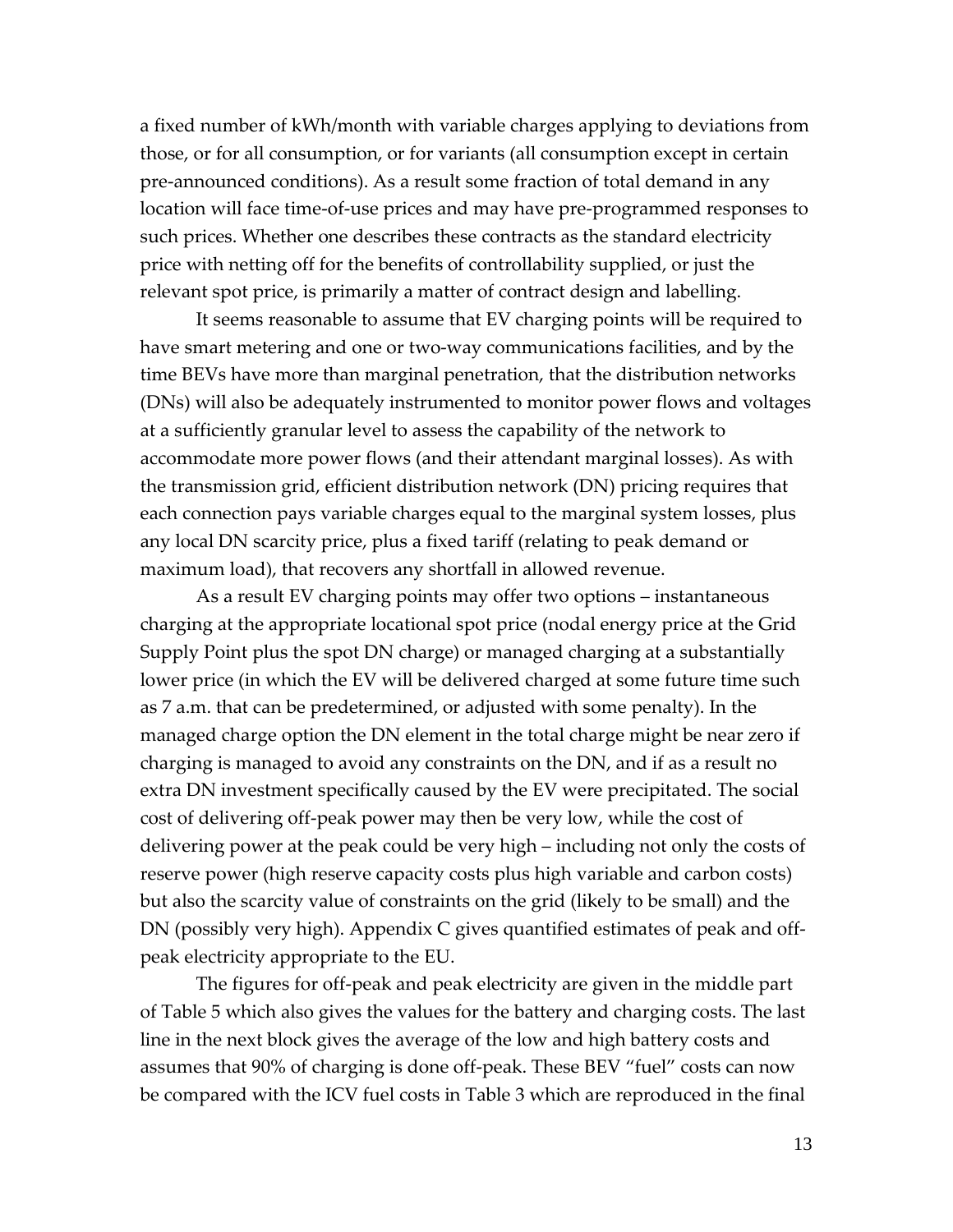block of Table 5. The highlighted numbers show cases in which these costs are no higher than some of the fuel cost cases highlighted.

|                             | 2011                               | 2015                                                                    | 2020            | 2030            |  |  |
|-----------------------------|------------------------------------|-------------------------------------------------------------------------|-----------------|-----------------|--|--|
|                             |                                    | Net battery + charger (10yr life) cost $\epsilon \notin (2012)$ per kWh |                 |                 |  |  |
| Low at 5%, 17,000           |                                    |                                                                         |                 |                 |  |  |
| km/yr                       | 64                                 | 38                                                                      | 22              | 13              |  |  |
| High:<br>10%, 15,000        |                                    |                                                                         |                 |                 |  |  |
| km/yr                       | 92                                 | 57                                                                      | 36              | 22              |  |  |
| <b>Electricity off-peak</b> | 5                                  | 4                                                                       | 4               | 4               |  |  |
| peak                        | 25                                 | 30                                                                      | 37              | 43              |  |  |
| <b>Total cost</b>           | $cost \in \epsilon$ (2012) per kWh |                                                                         |                 |                 |  |  |
| $Low + off-peak$            | 69                                 | 42                                                                      | 26              | 17              |  |  |
| High + peak                 | 117                                | 87                                                                      | 73              | 65              |  |  |
| 90% off-peak, 10%           |                                    |                                                                         |                 |                 |  |  |
| peak                        | 74                                 | 47                                                                      | 31              | 22              |  |  |
| comparable ICV fuel costs   |                                    |                                                                         |                 |                 |  |  |
| Gasoline Low                | 29                                 | 31                                                                      | 23              | 22              |  |  |
| Gasoline High               | 29                                 | 48                                                                      | 53              | 56              |  |  |
| Diesel Low                  | 31                                 | 31                                                                      | $\overline{29}$ | $\overline{29}$ |  |  |
| Diesel High                 | 31                                 | 46                                                                      | 48              | 58              |  |  |

**Table 5 Range of costs per kWh for battery and electricity €¢/kWh excl VAT**

Source: Table 4 and Appendix C

The impact of properly determining the social cost of charging BEVs is therefore critical in the overall cost of owning BEVs, as the largest range in Table 5 is between peak and off-peak power. If users only charge at peak prices 25% of the time the average electricity cost could fall to  $\epsilon$ ¢12/kWh by 2020. If they could avoid peak charging for 90% of the time, which would be ambitious, given the assumed rather high annual distance driven, the average electricity cost might be as low as €¢7/kWh.

[Figure 1](#page-15-0) shows the results visually, taking the Low and High fuel costs for the ICVs and the Low and High battery costs in Table 5. The wide range of electricity costs is very clear, and by 2020 the Low and High BEV costs with offpeak electricity are competitive with the both the High diesel and High gasoline ICV costs, but not before then (although in 2015 the Low BEV with off-peak power is comparable to High diesel ICV and cheaper than the High gasoline ICV). By 2030 off-peak BEVs are competitive against even Low ICV fuel costs and can support considerably higher electricity prices against High ICV costs. Perhaps surprisingly, uncertainty about carbon costs has less impact than uncertainty about oil prices.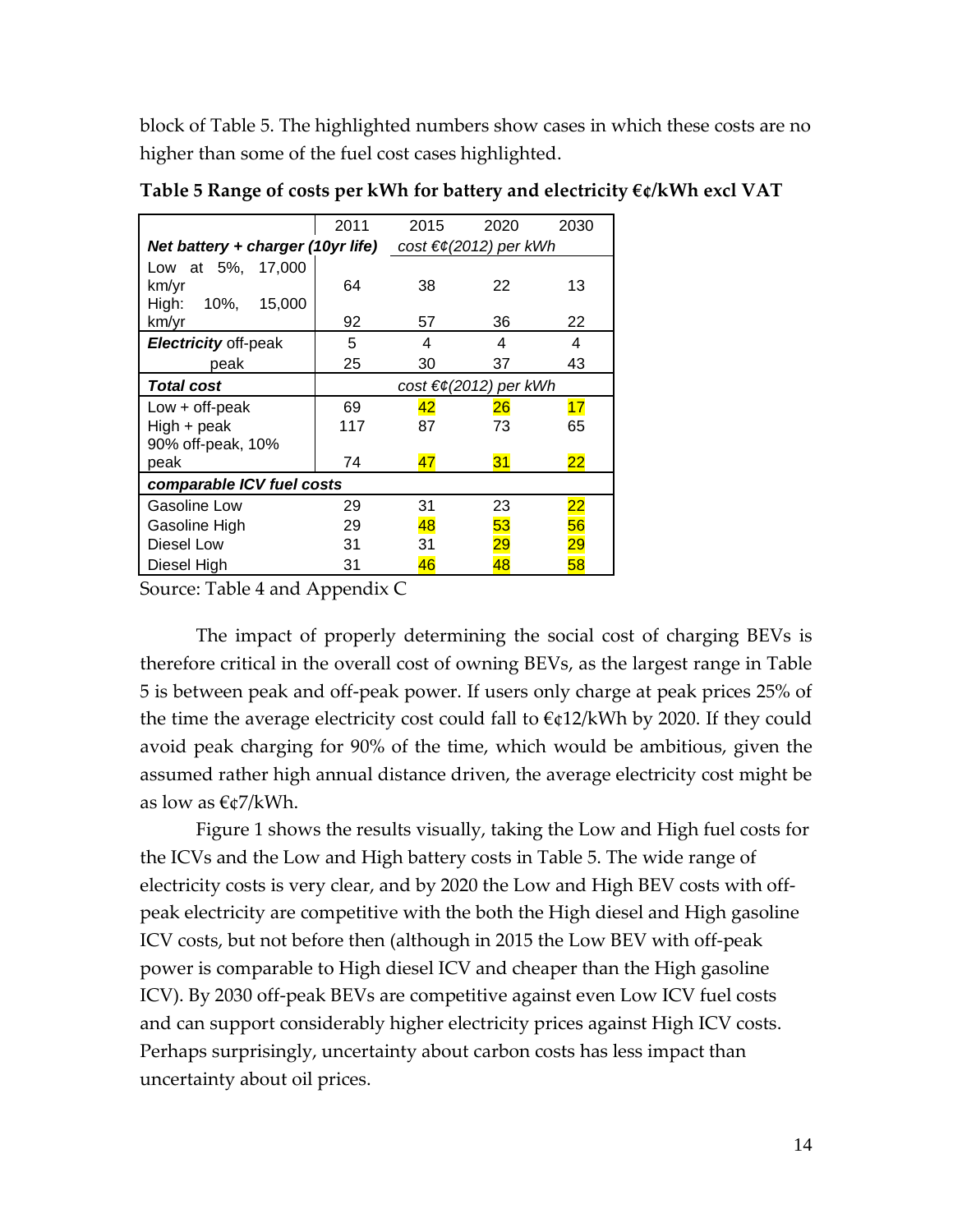

Build up of "fuel" costs €¢/kWh

<span id="page-15-0"></span>**Figure 1 Cost ranges for ICVs and BEVs, in equivalent €¢(2012)/kWh for BEV** Source Table 5

## **6. Conclusions**

If the target battery costs can be achieved, and if 2020 oil and carbon prices are high (\$150/bbl in 2012 prices, and  $\epsilon$ 60/tonne CO<sub>2</sub>) and diesel performance has not improved too much, then the efficient cost per km of BEVs with a high annual mileage that are able to charge at off-peak electricity costs can be lower than the cost of a comparably powerful diesel ICV, but it does not seem likely that this would happen much before 2020. Comparisons against gasoline ICVs are more favourable, although the higher capital cost of a BEV and the very specific use in which they are competitive suggests that BEVs should aim to compete against diesel ICVs, except as one of a two-car household using the BEVs intensively for shorter journeys and the gasoline ICV for longer journeys. The number of BEVs that meet this requirement may be modest, and confined to long-distance commuters, or other intensive users who can access cheap off-peak power, and richer two-car families. By 2030 the range of costs of all ICVs and BEVs overlap, so there will be a wider range of circumstances in which BEVs are cheaper than ICVs.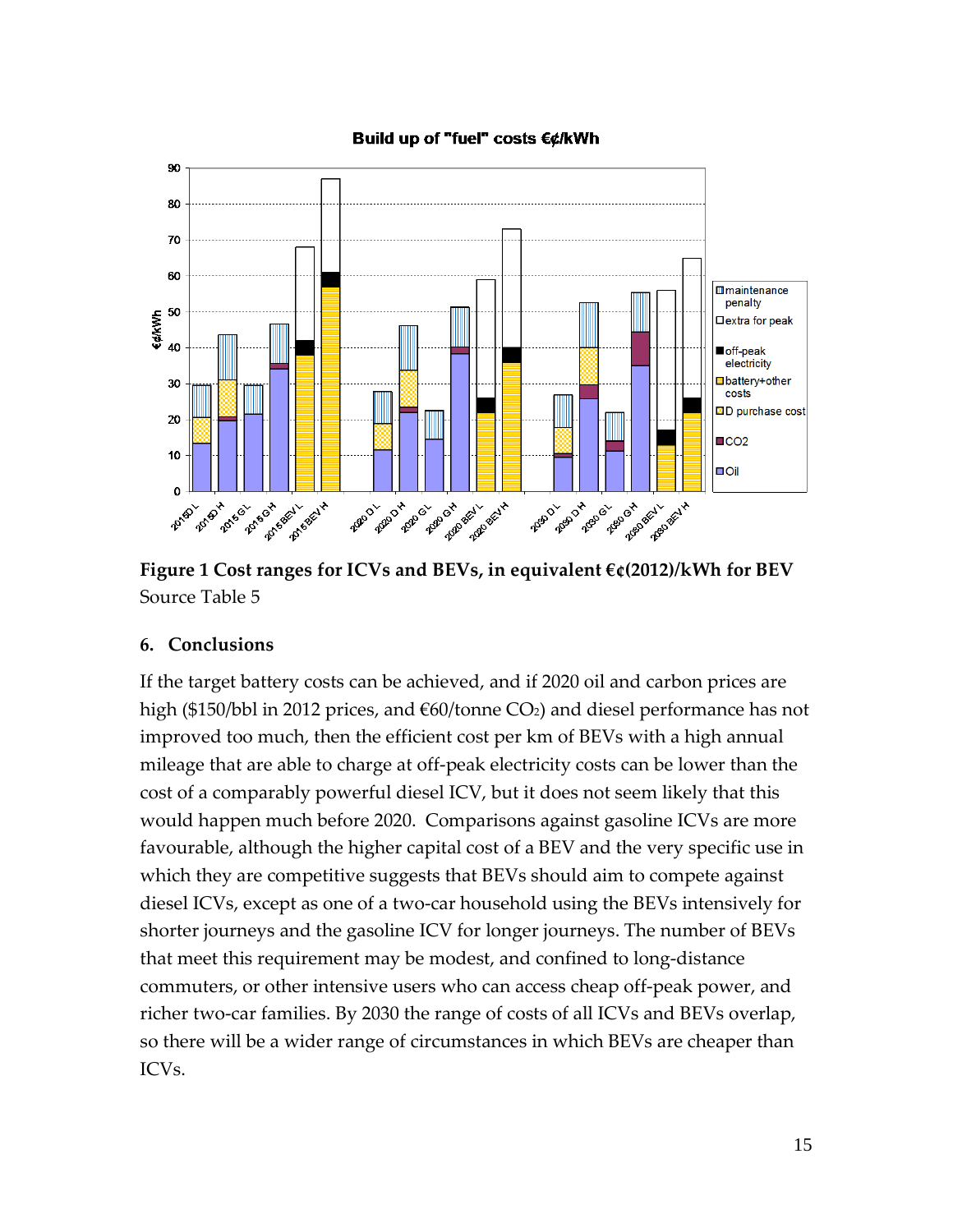These comparisons make no judgments about the non-fuel merits of BEVs and ICVs, where charging time, range, and weather sensitivity all conspire to make BEVs less attractive, except for the market segments listed above of regular lengthy commutes to a work-place with charging facilities. It was for such reasons that the Committee on Climate Change scaled back its earlier projections of BEVs and replaced them with PHEVs.

In the future other developments, such as autonomous vehicles that can be summoned and used per trip may overcome these obstacles. In the meantime, some care is needed in making proper cost comparisons, given both the numerous distortions to fuel and electricity pricing, and the considerable uncertainty over future fuel prices and battery costs.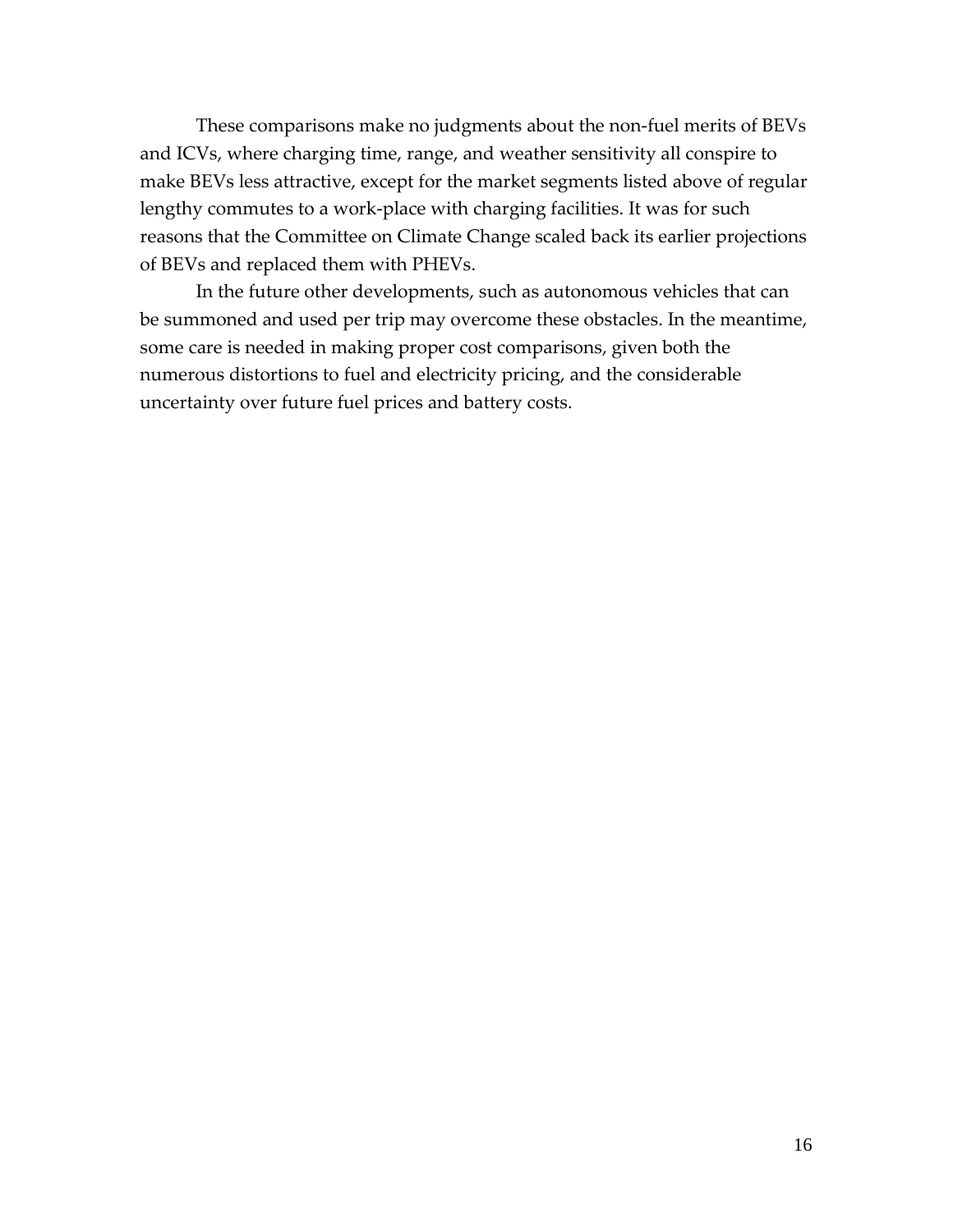#### **References**

- Aguirre K., L. Eisenhardt, C. Lim, B. Nelson, A. Norring, P. Slowik, N. Tu (2012). *Lifecycle Analysis Comparison of a Battery Electric Vehicle and a Conventional Gasoline Vehicle* at [http://www.environment.ucla.edu/media/files/BatteryElectricVehicleLCA2012](http://www.environment.ucla.edu/media/files/BatteryElectricVehicleLCA2012-rh-ptd.pdf) [rh-ptd.pdf](http://www.environment.ucla.edu/media/files/BatteryElectricVehicleLCA2012-rh-ptd.pdf)
- Al-Alawi, B.M. and T. H. Bradley (2013). "Total cost of ownership, payback, and consumer preference modeling of plug-in hybrid electric vehicles" *Applied Energy*, 103, Mar, 488–506. DOI: 10.1016/j.apenergy.2012.10.009
- Andress, D., Nguyen, T.D. and S. Das (2011). "Reducing GHG emissions in the United States' transportation sector", *Energy for Sustainable Development*, 15(2), 117-136.
- ANL (2009). *Multi-Path Transportation Futures Study: Vehicle Characterization and Scenario Analyses*. Argonne National Laboratories, at
	- <http://www.transportation.anl.gov/pdfs/TA/613.PDF>
- Carlsson, F. and O. Johansson-Stenman (2003). "Costs and Benefits of Electric Vehicles, A 2010 Perspective", *Journal of Transport Economics and Policy*, 37,(1), Jan., 1-28, at [http://www.economics.gu.se/digitalAssets/1456/1456318\\_jtep-2003.pdf](http://www.economics.gu.se/digitalAssets/1456/1456318_jtep-2003.pdf)
- CCC (2013). *The Fourth Carbon Budget Review Part 2*, The Committee on Climate Change, Dec 11, at<http://www.theccc.org.uk/publication/fourth-carbon-budget-review/>
- Christensen, A.S. and E.E. Christensen (2011). *A Social Cost-Benefit Analysis of an Electric Vehicle.* MSc. in International Economic Consulting, Aarhus, at [http://pure.au.dk/portal-asb-student/files/39501041/Master\\_Thesis.pdf](http://pure.au.dk/portal-asb-student/files/39501041/Master_Thesis.pdf)
- Contestabile, M., G. J. Offer, R. Slade, F. Jaegerc and M. Thoennesc (2011). "Battery electric vehicles, hydrogen fuel cells and biofuels. Which will be the winner?" *Energy Environ. Sci*., 4, 3754-3772
- DECC (2012). *Updated short-term traded carbon values used for UK public policy appraisal,* at [https://www.gov.uk/government/uploads/system/uploads/attachment\\_data/file/](https://www.gov.uk/government/uploads/system/uploads/attachment_data/file/245385/6667-update-short-term-traded-carbon-values-for-uk-publ.pdf) [245385/6667-update-short-term-traded-carbon-values-for-uk-publ.pdf](https://www.gov.uk/government/uploads/system/uploads/attachment_data/file/245385/6667-update-short-term-traded-carbon-values-for-uk-publ.pdf)
- DECC (2013). *Fossil Fuel Price Projections,* at <https://www.gov.uk/government/publications/fossil-fuel-price-projections-2013>
- Delft (2011) *Assessment of electric vehicle and battery technology* at [http://ec.europa.eu/clima/policies/transport/vehicles/docs/d2\\_en.pdf](http://ec.europa.eu/clima/policies/transport/vehicles/docs/d2_en.pdf)
- Diamond, P.A. and Mirrlees, J.A. (1971). "Optimal Taxation and Public Production, Part 1: Production Efficiency", *American Economic Review*, 61(1), 8-27.
- Ecologic Institute (2011). *Impacts of Electric Vehicles - Deliverable 2: Assessment of electric vehicle and battery technology*, at

[http://ec.europa.eu/clima/policies/transport/vehicles/docs/d2\\_en.pdf](http://ec.europa.eu/clima/policies/transport/vehicles/docs/d2_en.pdf)

- EC (2014). *EXCISE DUTY TABLES Part II – Energy products and Electricity,* at [http://ec.europa.eu/taxation\\_customs/resources/documents/taxation/excise\\_dutie](http://ec.europa.eu/taxation_customs/resources/documents/taxation/excise_duties/energy_products/rates/excise_duties-part_ii_energy_products_en.pdf) [s/energy\\_products/rates/excise\\_duties-part\\_ii\\_energy\\_products\\_en.pdf](http://ec.europa.eu/taxation_customs/resources/documents/taxation/excise_duties/energy_products/rates/excise_duties-part_ii_energy_products_en.pdf)
- Element Energy (2012). *Cost and performance of batteries for EVs*: *Final Report for Committee on Climate Change,* at [http://www.element-energy.co.uk/wordpress/wp-](http://www.element-energy.co.uk/wordpress/wp-content/uploads/2012/04/CCC-battery-cost_-Element-Energy-report_March2012_Public.pdf)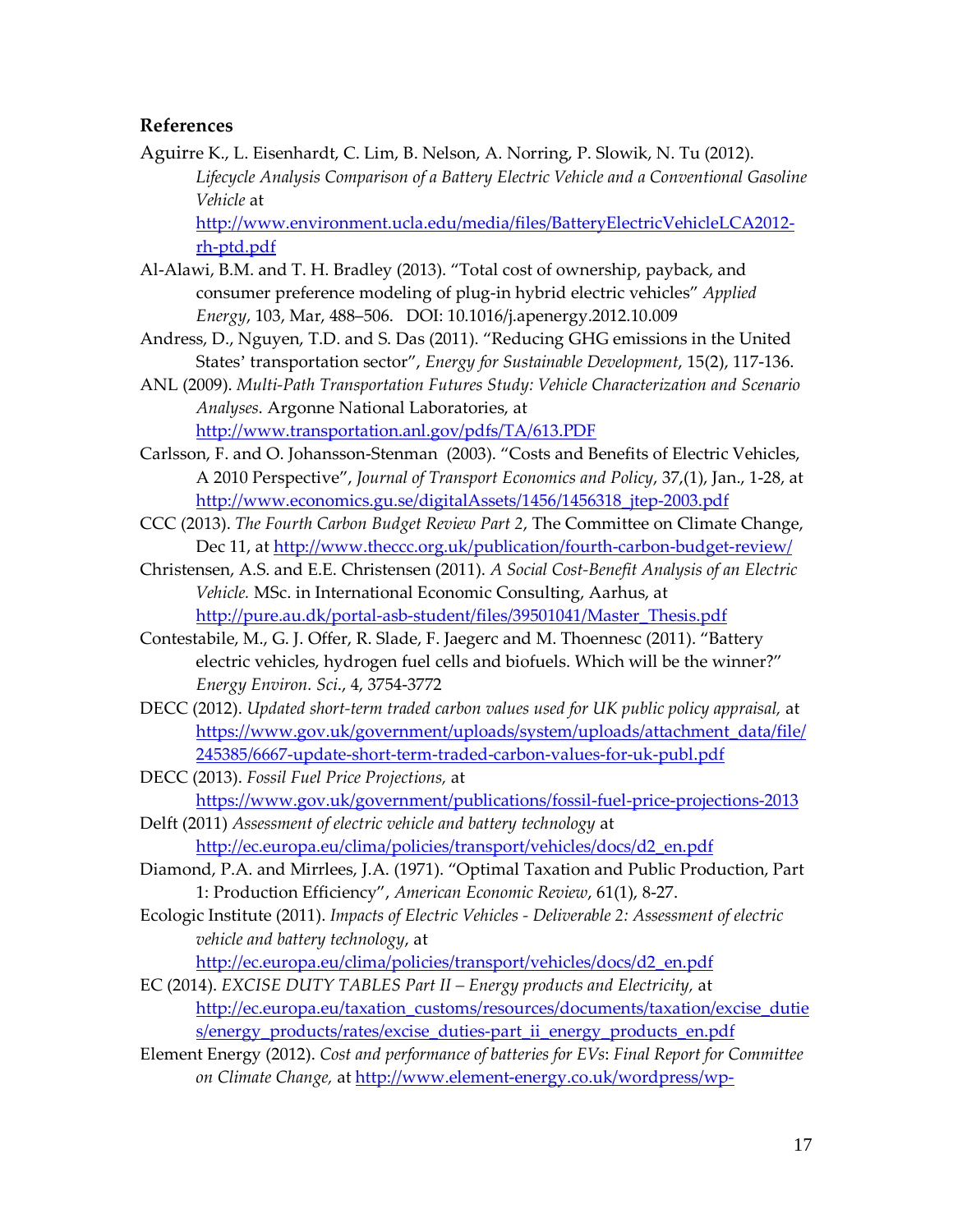[content/uploads/2012/04/CCC-battery-cost\\_-Element-Energy](http://www.element-energy.co.uk/wordpress/wp-content/uploads/2012/04/CCC-battery-cost_-Element-Energy-report_March2012_Public.pdf)[report\\_March2012\\_Public.pdf](http://www.element-energy.co.uk/wordpress/wp-content/uploads/2012/04/CCC-battery-cost_-Element-Energy-report_March2012_Public.pdf)

- Element Energy (2013). *Pathways to high penetration of electric vehicles*: *Final Report for Committee on Climate Change,* at [http://www.theccc.org.uk/wp](http://www.theccc.org.uk/wp-content/uploads/2013/12/CCC-EV-pathways_FINAL-REPORT_17-12-13-Final.pdf)[content/uploads/2013/12/CCC-EV-pathways\\_FINAL-REPORT\\_17-12-13-](http://www.theccc.org.uk/wp-content/uploads/2013/12/CCC-EV-pathways_FINAL-REPORT_17-12-13-Final.pdf) [Final.pdf](http://www.theccc.org.uk/wp-content/uploads/2013/12/CCC-EV-pathways_FINAL-REPORT_17-12-13-Final.pdf)
- EPRI (2007). "Environmental assessment of plug-in hybrid electric vehicles," Electric Power Research Institute, EPRI-NRDC Rep. 1015325, vol. 1
- EPRI (2013). *Total cost of ownership model for current plug-in electric vehicles*, at [http://www.epri.com/abstracts/Pages/ProductAbstract.aspx?ProductId=00000000](http://www.epri.com/abstracts/Pages/ProductAbstract.aspx?ProductId=000000003002001728) [3002001728](http://www.epri.com/abstracts/Pages/ProductAbstract.aspx?ProductId=000000003002001728)
- HM Treasury (2007). *The King Review of low-carbon cars Part I: the potential of CO2 reduction*, [www.hm-treasury.gov.uk/king](http://www.hm-treasury.gov.uk/king)
- IEA (2013a). CO2 *Emissions From Fuel Combustion: Highlights, 2013 Edition,* International Energy Agency at [http://www.iea.org/publications/freepublications/publication/CO2EmissionsFro](http://www.iea.org/publications/freepublications/publication/CO2EmissionsFromFuelCombustionHighlights2013.pdf) [mFuelCombustionHighlights2013.pdf](http://www.iea.org/publications/freepublications/publication/CO2EmissionsFromFuelCombustionHighlights2013.pdf)
- IEA (2013b). *Global EV Outlook,* International Energy Agency at [http://www.iea.org/topics/transport/electricvehiclesinitiative/EVI\\_GEO\\_2013\\_Ful](http://www.iea.org/topics/transport/electricvehiclesinitiative/EVI_GEO_2013_FullReport.pdf) [lReport.pdf](http://www.iea.org/topics/transport/electricvehiclesinitiative/EVI_GEO_2013_FullReport.pdf)
- IEA (2013c). International Energy Agency: *Energy Prices and Taxes (Edition 2013, Quarter 2)*
- Imperial College London, (2014). *Economic and environmental impact of EV deployment on European electricity systems. D9.2 Final report 30 Sep.*
- Kley, F., C. Lerch, and D. Dallinger, (2011). "New business models for electric cars—A holistic approach*," Energy Policy*, 39(6),3392–3403.
- Le Duigou, A., Y. Guan and Y. Amalric (2014). "On the competitiveness of electric driving in France: Impact of driving patterns", *Renewable and Sustainable Energy Reviews*, 37, 348-59
- Liu, J and G. Santos (2014). "Decarbonising the Road Transport Sector: Breakeven Point and Consequent Potential Consumers' Behaviour for the US case", *Int. J of Sustainable Transportation*, DOI: 10.1080/15568318.2012.749962
- MacKay, D. (2013). *Sustainable Energy without the hot air,* at <http://www.withouthotair.com/download.html>
- Madina, C., G. Coppola, D. Schumann, P. Hartung, and E. Zabala. (2012). "Business and services models for electric vehicles," in *European Electric Vehicle Congress*,1–12
- Neubauer,J., A. Brooker and E. Wood (2012) "Sensitivity of battery electric vehicle economics to drive patterns, vehicle range, and charge strategies", *Journal of Power Sources* 209, 269– 277
- Newbery, D.M. (2005). "Road User and Congestion Charges", ch. 7, 193-229 in S. Cnossen (ed.) *Theory and Practice of Excise Taxation*, Oxford: OUP.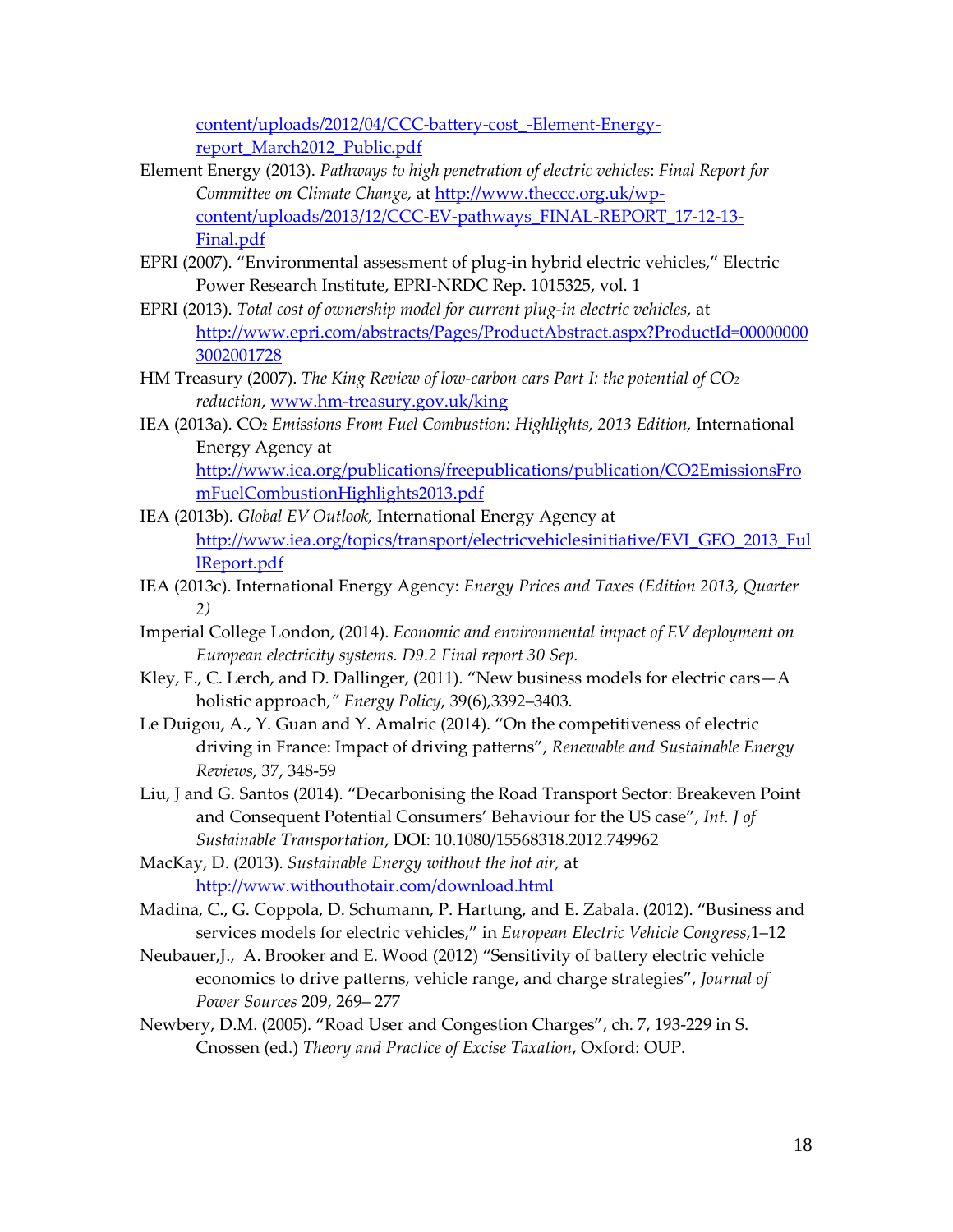- Pasaoglu, G., Honselaar, M. and C. Thiel (2012). "Potential vehicle fleet CO2 reductions and cost implications for various vehicle technology deployment scenarios in Europe", *Energy Policy*, 40(1), pp. 404-421.
- Peterson, S.B., Michalek, J.J. (2012). "Cost-effectiveness of plug-in hybrid electric vehicle battery capacity and charging infrastructure investment for reducing US gasoline consumption". *Energy Policy,* doi: 10.1016/j.enpol.2012.09.059
- Prud'homme, R and M Koning (2012). "Electric vehicles: A tentative economic and environmental evaluation", *Transport Policy*, 23, Sep, 60-69
- PWC (2013). *Battery update: Can the Lithium-ion industry satisfy the growing demands of the auto market*?, at

[http://www.pwc.com/en\\_US/us/technology/publications/cleantech](http://www.pwc.com/en_US/us/technology/publications/cleantech-perspectives/pdfs/pwc-cleantech-perspectives-ev-lithium-ion.pdf)[perspectives/pdfs/pwc-cleantech-perspectives-ev-lithium-ion.pdf](http://www.pwc.com/en_US/us/technology/publications/cleantech-perspectives/pdfs/pwc-cleantech-perspectives-ev-lithium-ion.pdf)

- Tecnalia (2014). *Business modelling analysis in the context of the European Clearing House mechanism*, *Interim Report 9.3.2*, 28 Feb at [http://www.greenemotion](http://www.greenemotion-project.eu/dissemination/deliverables-evaluations-demonstrations.php)[project.eu/dissemination/deliverables-evaluations-demonstrations.php](http://www.greenemotion-project.eu/dissemination/deliverables-evaluations-demonstrations.php)
- Thiel, C., Perujo, A. and A. Mercier (2010)," Cost and CO<sub>2</sub> aspects of future vehicle options in Europe under new energy policy scenarios", *Energy Policy*, 38(11), 7142-7151.
- US DOE (2011). *Potential of Technologies for Displacing Gasoline Consumption by Light-duty Vehicles Through 2045*. US Department of Energy. Washington DC.
- Zhang, Q., B. C. Mclellan, T. Tezuka, and K. N. Ishihara, (2013). "A methodology for economic and environmental analysis of electric vehicles with different operational conditions," *Energy*, 61, Nov. 118–127.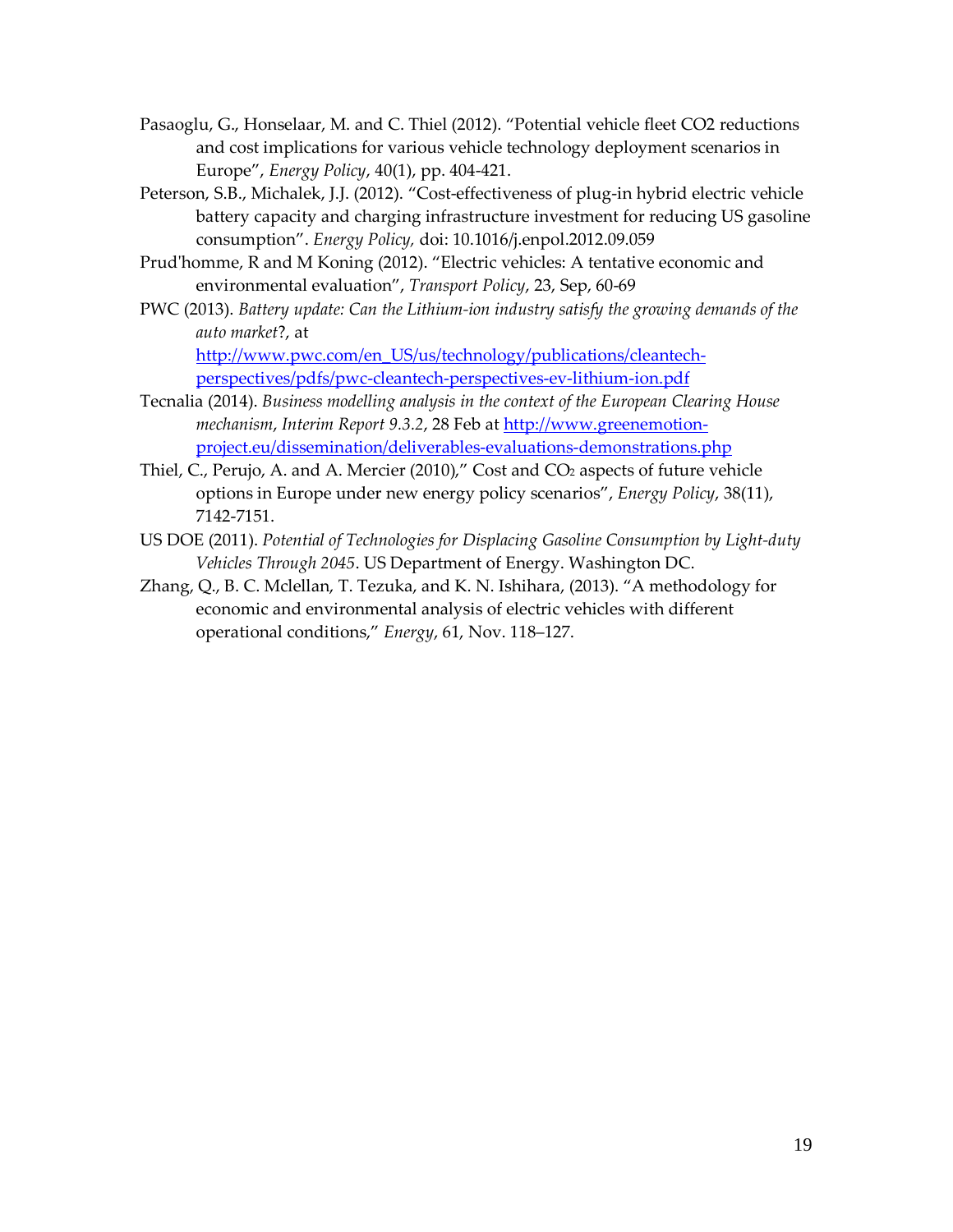## **Appendix A Projecting the future prices of gasoline and diesel**

The "3:2:1 crack spread" is the difference between the (future) value of 2 barrels (bbl) of unleaded gasoline plus 1 bbl of heating oil (essentially the same as transport diesel and almost the same price as jet fuel or kerosene) and 3 bbl of oil, suggesting that the sum of the costs of producing light and middle distillates from a barrel of crude is more stable than either one separately. Since 1986 the gasoline spread (i.e. the difference between the gasoline and oil price) fluctuated around  $$(2012)10/bbl (€¢5/L)$  while the diesel spread appeared to be trending upwards and was negative until 2005, but since then has been positive but volatile. The (averaged) US spot 3:2:1 crack spread has fluctuated between \$5- 10/bbl or roughly €¢5/litre since 2000 and in July 2014 was just under \$8/bbl (EIA, 2014). The European crack spreads are shown in Fig A.1. The 3:2:1 spread averaged \$(2012) 11/bbl (monthly CV = 29%) and the crack spreads for gasoline was \$10/bbl (€¢5/L, CV 45%) and for gasoil was \$14/bbl ((€¢7/L, CV 32%).



#### **Real spot crack spreads ARA NW Europe**

Figure A.1 ARA spot crack spreads Source: calculated from IEA (2013c)

In the US the fob New York prices per litre of heating oil and gasoline are on average close (heating oil is 102% (CV 11%) of the price of gasoline from 1986-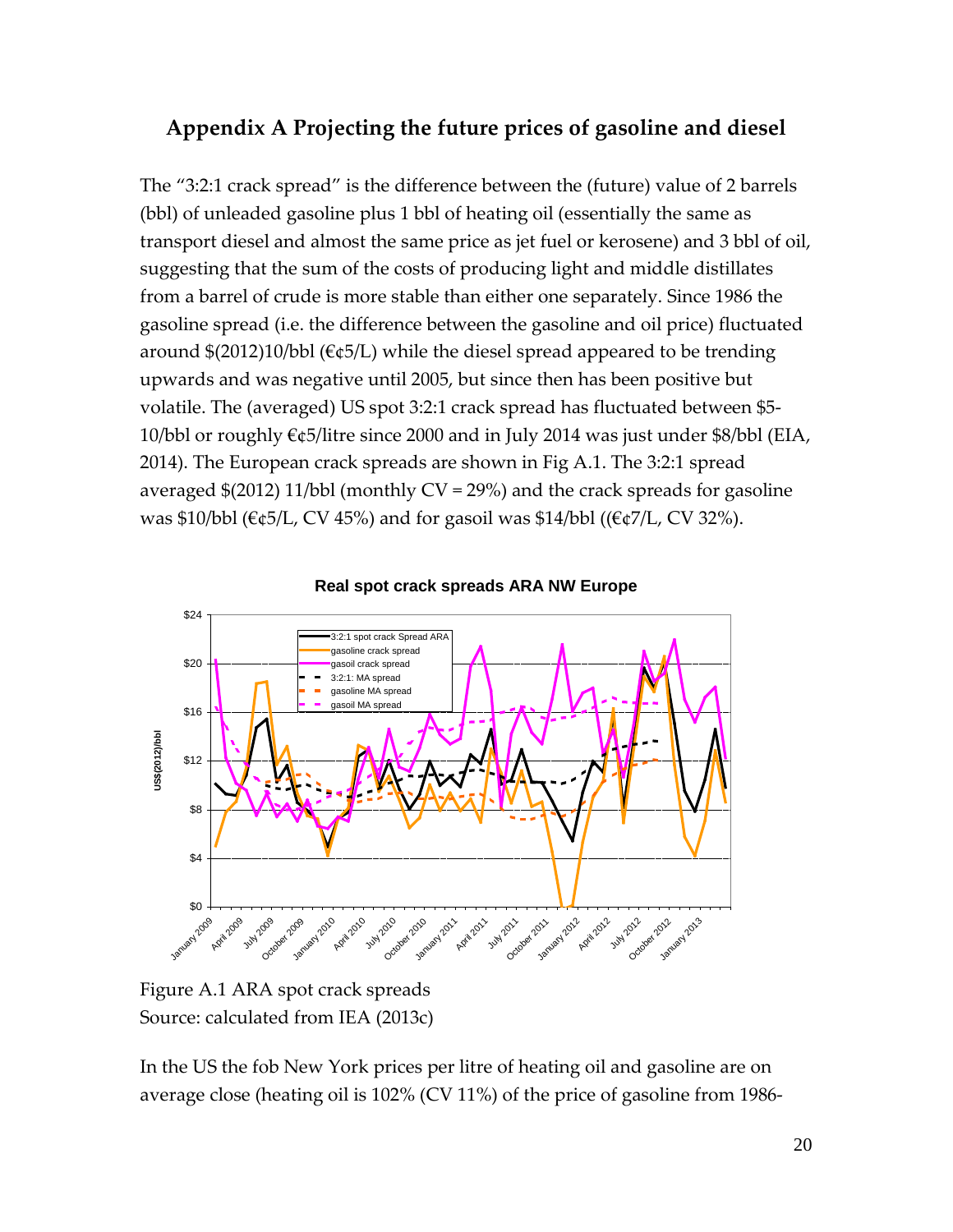2014). From 2009 the ratio of European (ARA) import gasoil: gasoline prices has been 1.04 (CV 7%). The European "pre-tax" end-use (retail) prices for diesel are 122% (CV 11%) of those in the US while for gasoline they are 104% (CV 6%) (IEA, 2013c), reflecting the relatively higher demand for diesel in Europe.

The other problem is that US oil price data, which is readily and publicly available from the EIA, has recently diverged from international prices as a result of the shale oil revolution. The WTI marker prices of crude in the US was virtually identical to the Brent marker price until Jan 2011, since when Brent has been on average 15% higher than WTI. Given the turbulence in the period after 2008 it seems sensible to study the US relationship between crude and wholesale product prices before that date, using EIA data for NYMEX oil and product futures prices (EIA, 2014). The ratio of gasoline to crude oil is 1.28 (SD of annual moving averages is 0.12) and for heating oil (an excellent proxy for diesel) is 1.18 (SD 0.10), both for the period Jan 1985- June 2014. Note these are fob (i.e. export and hence wholesale prices and will need adjustment to give retail prices). For the arguably more relevant sub-period Jan 2000- Dec 2010 the figures are G: 1.24, D: 1.16. We also have more recent NW European import price data, which gives from 1990 the average monthly ratio (to crude imports in the Netherlands) for gasoil as 1.26 and from Jan 2009 for gasoil as 1.15 and for gasoline as 1.11, which are not so different allowing for the higher gasoline:diesel price ratio in the US).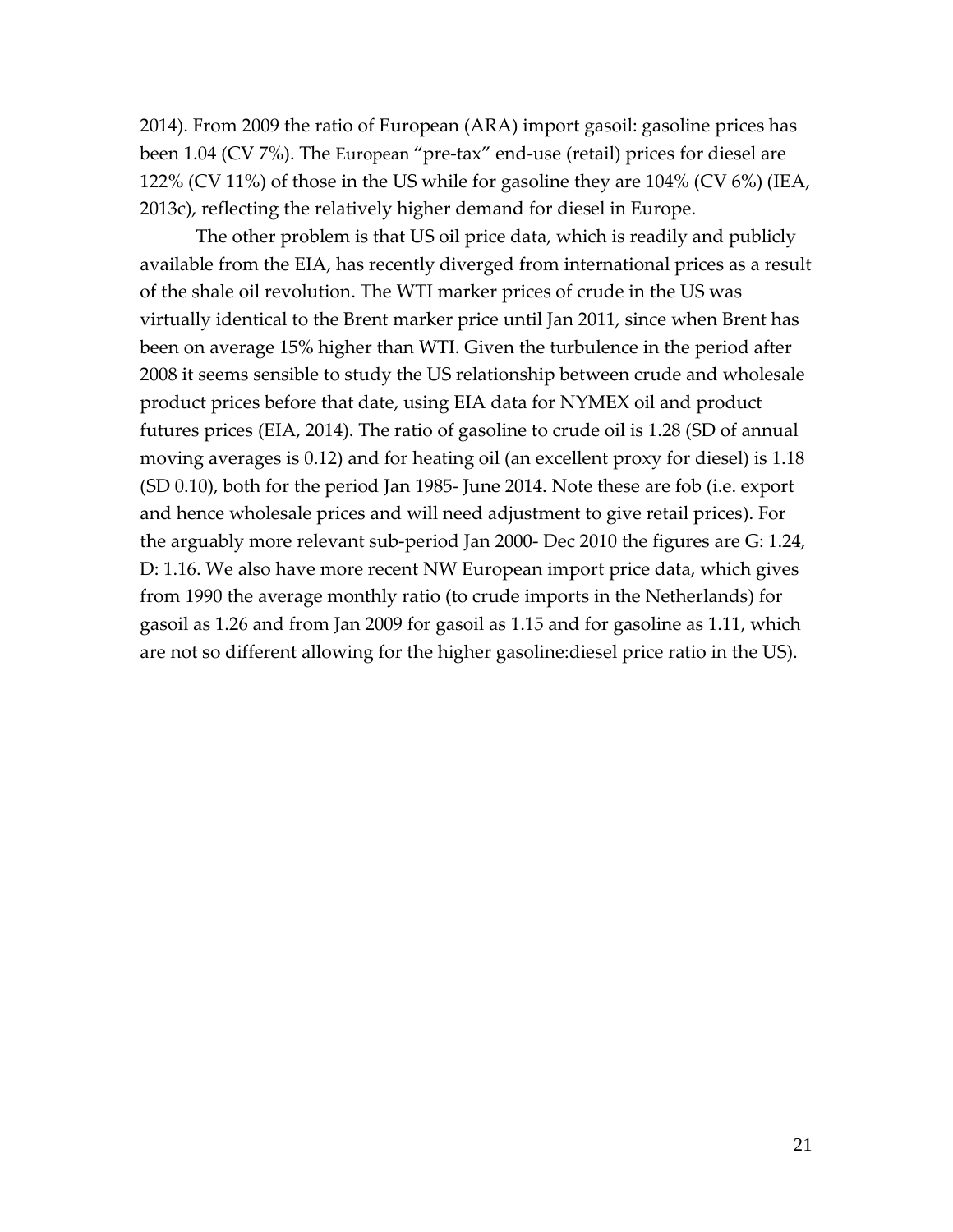## **Appendix B Battery and vehicle purchase costs**

#### *Vehicle cost differences*

 $\overline{a}$ 

BEVs differ from ICVs in having a higher cost for the "fuel tank" – the battery – but a lower cost for the drive train. Data on the differential drive train cost advantage of BEVs compared to ICVs is available from a number of sources. ANL (2009) sets out a methodology to make realistic comparisons between different vehicles, including fuel cell, hydrogen combustion, and varying range PHEV (but unfortunately, not pure BEVs). It starts from specifying performance in acceleration, top speed, and sustained speed on a grade, and then deduces the power needed for different sized vehicles. The reference vehicle is a 2007 gasoline ICV, and it makes projections to 2045. In contrast, a diesel ICV is both more costly but more fuel efficient. ANL (2009, Table 3-11a) gives the estimated 2015 costs for the reference diesel motor plus additional exhaust costs as €(2012)3,860 and for the gasoline vehicle as €(2012)1,941.<sup>[22](#page-22-0)</sup>

The crucial vehicle cost differences apart from the battery are the motor and its associated control equipment. Delft (2011) breaks down these costs for BEVs as the sum of the motor, the inverter, the converter, the converter for other electrical equipment, and the regenerative brakes. The 2012 cost is estimated at  $€475+21*kW$ , so for a 75kW BEV the cost would be  $€2,050$ . Very roughly it would seem that a BEV has the same motor cost as a gasoline ICV, and that a diesel ICV would be perhaps €1,900 more expensive.

More recent cost estimates are provided by Contestabile et al (2011), but looking forward to 2030.Their central cost estimate for the 80kW gasoline ICV in 2030 for the engine and mechanical transmission (gearbox) is \$(2010)3480 + \$425 for the fuel tank and pollution control (or  $\epsilon$ 2,930), with considerably enhanced performance. At that date the central cost estimate for an electric motor and power electronics for a BEV is \$2,000 (€1,500), a cost advantage (ignoring the battery) of  $\epsilon$ 1,430. Using their pessimistic cost estimates (that would be closer to a 2010 cost base) the differential advantage would fall to  $\epsilon$ 1,160. This is about the cost of the gearbox for an ICV, and it is not clear whether ANL includes the gearbox costs, which might explain the apparent cost parity of gasoline and

<span id="page-22-0"></span><sup>&</sup>lt;sup>22</sup> The conversion from US\$(2007) to  $\epsilon$ (2012) euros is problematic as the exchange rates changed considerably over the period. The conversion from \$ to £ in 2007 was £0.57 = \$1, the price inflation in £ from 2007 to 2012 was by a factor of 1.19 and  $\text{\textsterling}(2012)=\text{\textsterling}1.2$ . The conversion from \$2009 would be 24% higher.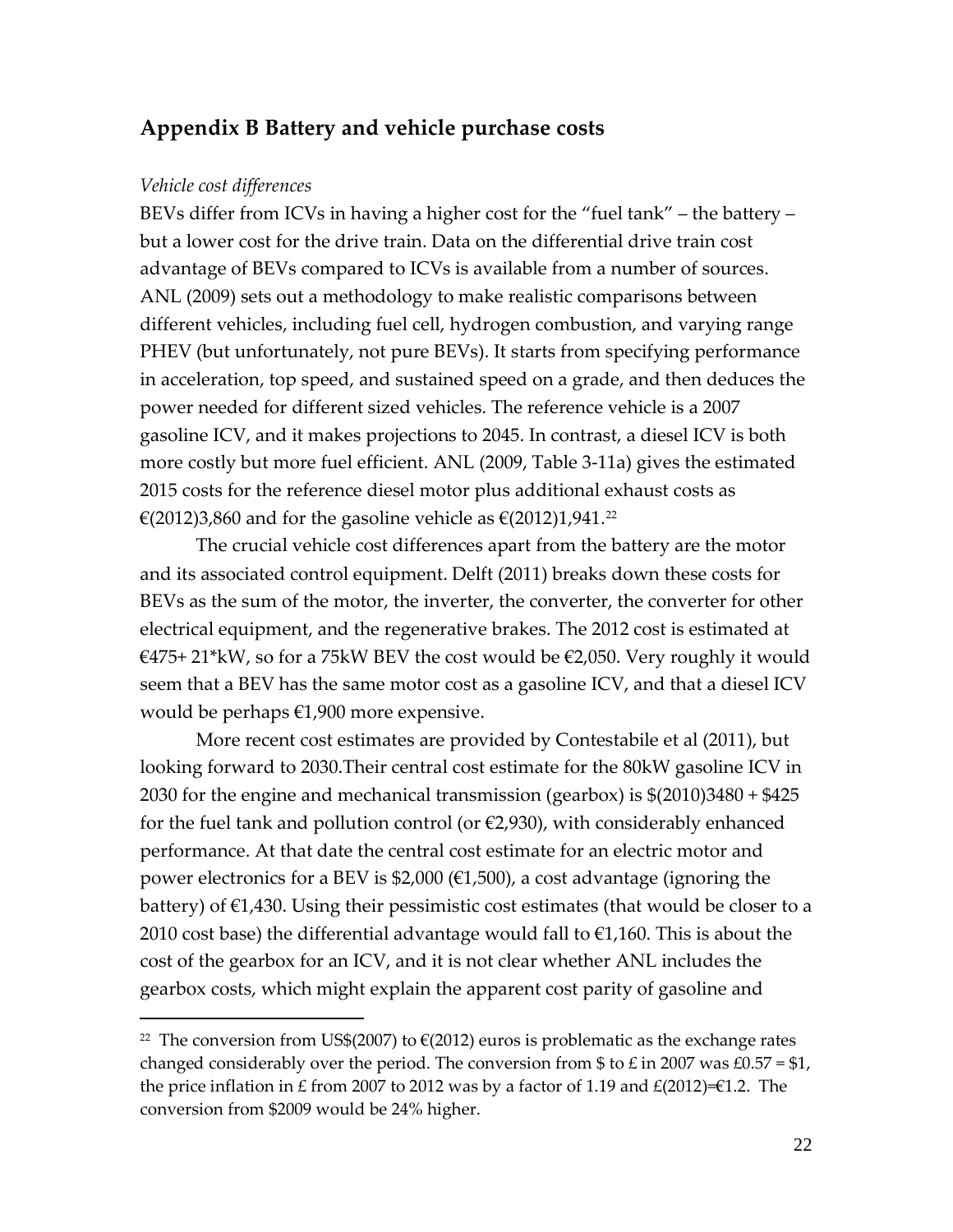electric drive trains. That suggests taking the 2030 case favourable to BEVs as enjoying a cost advantage of  $\epsilon$ 1,430 and in 2015 as  $\epsilon$ 1,000, but assuming no difference in costs in the unfavourable case.

#### *Battery costs*

Battery Lithium-Ion (Li-ion) costs have fallen dramatically as their use in mobile phones and laptops has expanded. Costs for the small cells used in such appliances fell from \$2,600/kWh to \$240/kWh between 1999-2011, or to less than 10% as sales rose by a factor of 14, although engineering process improvements had reached their limit by 2005 (Element Energy, 2012, p16). Given the difficulties of translating small cell processes to the larger cells needed for BEVs, and the long lags in developing new chemistries (10-15 years), there is unlikely to be any significant changes before 2020.

For these larger cells, Element Energy (2012, p23) estimated the cost for BEVs at \$400/kWh in 2012, to which has to be added the battery management system, power electronics, connections, cell support, housing, and temperature control \$5,227) to give a raw cost of a 22kWh battery of \$638/kWh. After adding overheads, margin and warranty costs the final cost is estimated at roughly \$800/kWh for the pack. The cost for a mid-sized car with a battery of 22kWh would be \$17,500 with a range of 120km. Projections to 2020 with a shift to high capacity (layered) cathodes give an estimated cell cost falling to \$200/kWh and the cost of the other elements falling to \$120/kWh for a 30kWh battery, so that by 2020 the battery pack could fall to \$320/kWh or \$9,600 for the pack, and to \$215/kWh by 2030 (\$6,500). Costs are higher for PHEVs as they have smaller batteries and higher power densities, so by 2020 a 12kWh battery pack might cost \$523/kWh or \$6,276 for the pack.

Element Energy (2012) is a useful reference as it is one of the more recent surveys of the state of knowledge, but there are other estimates available. Thus Ecologic Institute (2011) provides an earlier battery cost projection for the unsubsidized cost to the OEMs. To summarize: "we estimate battery cost in 2012 (unsubsidized) to be  $\epsilon$  620 per kWh, but there are some small fixed costs for the battery like safety fuses and current leak detection that do not scale with battery size, so that an add on cost of  $\epsilon$  200 per battery is utilized that is independent of kWh storage capacity." That would imply that a 24 kWh battery would cost €15,080 or \$18,850, almost the same as the Element Energy's (2012) estimate (although these are stated to be costs, not retail prices, and so might need an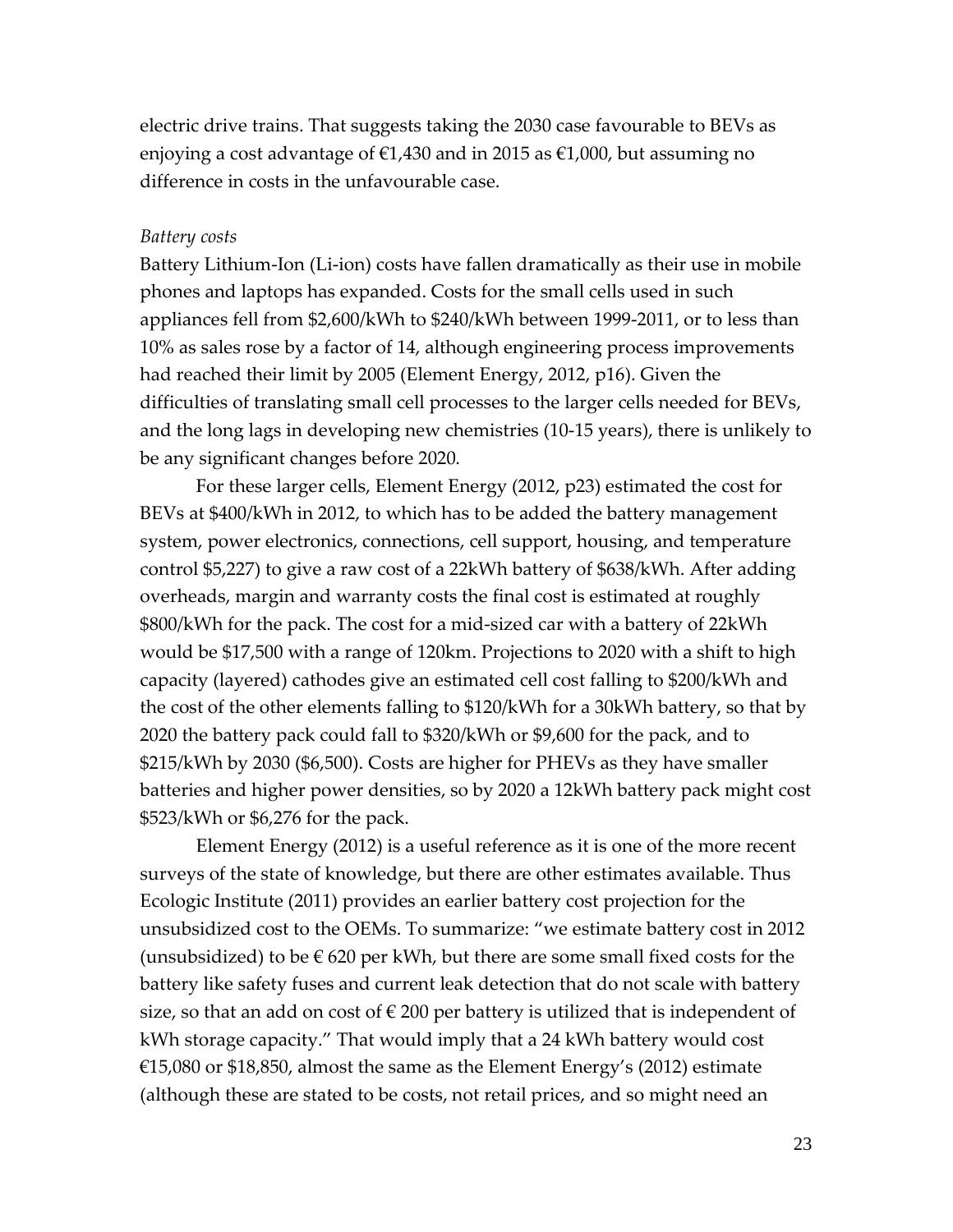additional margin added). They also concur in battery life estimates: "In the EU, the more moderate temperatures may allow real world battery life to be around ten years on average, and we anticipate continued improvement to 2020 by which time, expectations are that average life may be in the thirteen to fifteen year range."

Other estimates suggest a rapidly changing view even for current and near future costs. Thus "In April (2012), Bloomberg New Energy Finance estimated battery costs at \$689 per kilowatt hour, down from \$800 a year earlier."<sup>[23](#page-24-0)</sup> But "It wasn't clear from the report if that cost is for cells, all components and software—or a total installed cost. Any quoted price per kilowatt-hour can be partial and hide costs that produce a misleading figure in either direction."[24](#page-24-1)

However, the extent to which future cost may fall may depend on both the choice of chemistry and the future cost of material. To cite a recent comment:[25](#page-24-2)

"Allan Paterson, electrochemical engineer at Axeon, says: "The battery is the biggest cost in a BEV. 60% of that cost is the cells; and 60% of cell cost is the materials needed for the cathode." This means that although battery technology has halved in the past three years as cheaper elements have been utilized, even high volume production will not completely mitigate the price of the chemicals needed. "We will see cell costs halve in the next five to 10 years, but the price will struggle to come down further," says Paterson. "Currently costs run to \$600/kWh and the target is to bring them down to \$300. But that will be a struggle."

More recent data is provided by PWC (2013), which reports on a battery cost study looking forward to 2016. They found reasonable consistency in the various bottom-up cost modelling and surveying OEMs with a target cell cost of \$280/kWh, to which must be added other elements to give a target battery cost for a 24kWh EV of \$425/kWh (i.e. total cost \$10,200 and the same as Element Energy's optimistic 2015 cost) and \$570/kWh for a 16kWh PHEV (i.e. total cost of \$9,120).[26](#page-24-3) These targets are roughly 70% of the 2012 costs of \$15,000 for a BEV and \$13,000 for the PHEV (of the same sizes). Their study concluded that the

<span id="page-24-0"></span><sup>&</sup>lt;sup>23</sup> [http://green.autoblog.com/2012/06/21/battery-costs-will-fall-to-250-kilowatt-hour-by-](http://green.autoblog.com/2012/06/21/battery-costs-will-fall-to-250-kilowatt-hour-by-2015/)[2015/](http://green.autoblog.com/2012/06/21/battery-costs-will-fall-to-250-kilowatt-hour-by-2015/) accessed 1/5/13

<span id="page-24-1"></span><sup>&</sup>lt;sup>24</sup> <http://www.plugincars.com/elusive-real-battery-costs-120698.html> accessed 1/5/13

<span id="page-24-2"></span><sup>25</sup> At [http://www.fleetnews.co.uk/fleet-management/electric-vehicles-battery](http://www.fleetnews.co.uk/fleet-management/electric-vehicles-battery-technology/41776/page/1/)[technology/41776/page/1/](http://www.fleetnews.co.uk/fleet-management/electric-vehicles-battery-technology/41776/page/1/) accessed 2/5/13

<span id="page-24-3"></span><sup>&</sup>lt;sup>26</sup> Note that the battery of the PHEV is considerably larger than normal range of sizes of 5-12 kWh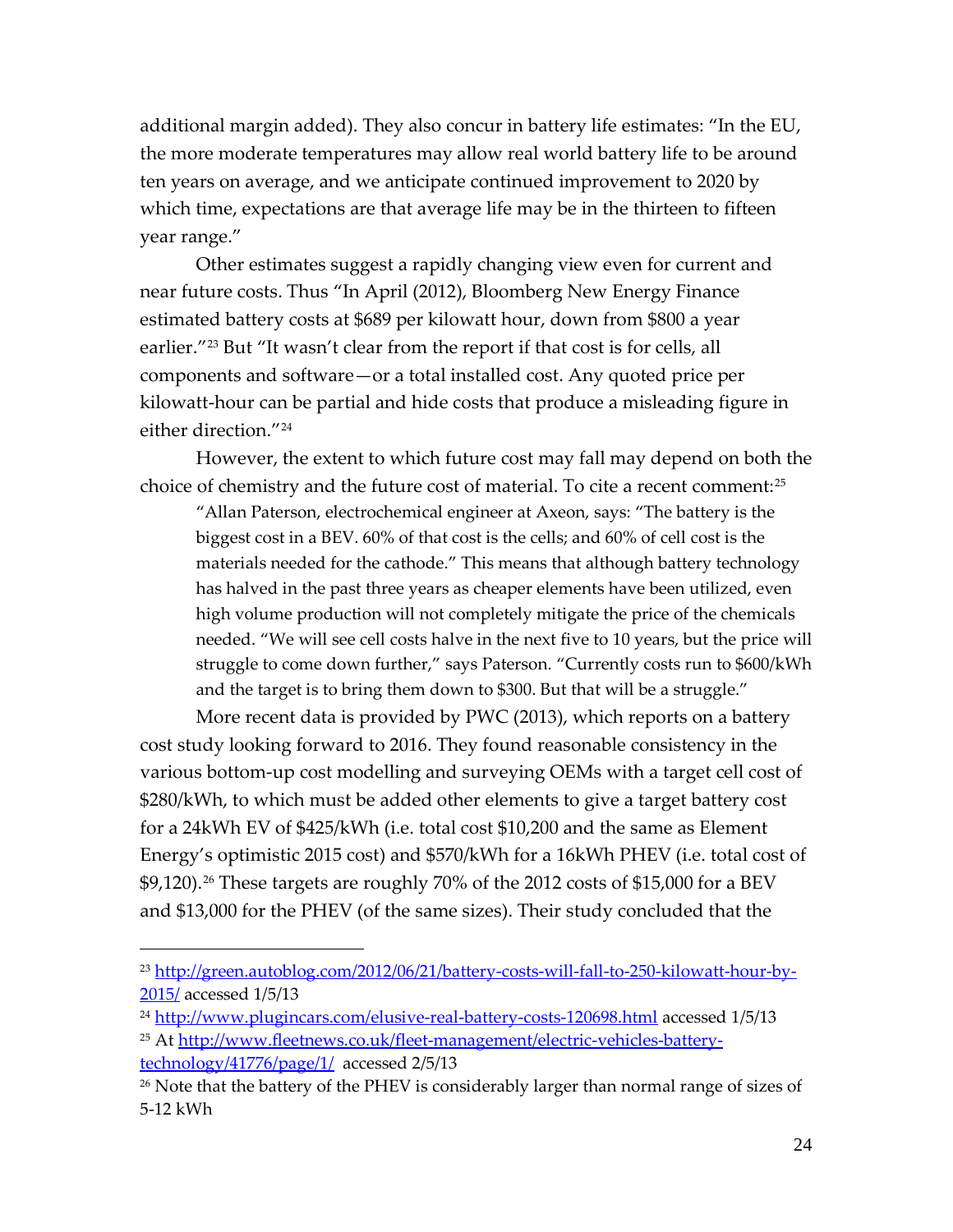industry was on course for a \$300/kWh battery pack by 2020 consistent with some of the estimates given above.

Battery user cost depends on life expectancy, which depends on the Depth of Discharge (DoD) and might improve to 12 years and 1,000 cycles with 100% DoD. With 0.15kWh/km that would give a theoretical 200 km range per cycle or 200,000 km at about 17,000km/yr. In practice life can be extended by reducing the DoD to 80%, allowing 1,500 cycles to give 240,000 km or 20,000km/yr (in temperate conditions). The US Advanced Battery Consortium goals (presumably not yet achieved) are for 10 years life and a projected total range of 170,000 km, allowing a reasonably high annual average of 17,000 km for 10 years. Car manufacturers are now willing to offer battery guarantees typically for eight years or 160,000 km, so these targets may be realistic for current BEVs.

If the user drives the car at a (high) annual average of 17,000 km for 10 years, then the average cost per km can be determined. The user cost also depends on their discount rates, and if these are high, buyers would probably be attracted by a battery leasing scheme.<sup>[27](#page-25-0)</sup> A realistic interest cost for leasing can be deduced from current battery rental rates. The Renault Fluence ZE will rent the 22kWh battery with full recovery in event of breakdown for £104/month for a 36 month lease and 12,000 miles (19,000km) per year, equivalent to €¢7.8/km. If the battery cost had fallen from the 2012 estimate of \$800/kWh to \$600 (€480)/kWh this would be equivalent to discounting at 10%, and a higher battery cost would reduce the effective interest rate, so 8% might be a reasonable lease interest rate (which also has to cover warranty, management and call-out costs). The cost estimates in this paper assume a high of 10% (real) and a low of 5%.

<span id="page-25-0"></span> $27$  Apparently 80% of US car buyers prefer to lease but in the UK a 2013 survey suggested that only 53% would wish to lease an BEV car+battery or just the battery, and 47% would wish to buy outright (see

[http://www.thegreencarwebsite.co.uk/blog/index.php/2013/05/21/brits-not-sold-on](http://www.thegreencarwebsite.co.uk/blog/index.php/2013/05/21/brits-not-sold-on-battery-leasing-for-electric-cars/)[battery-leasing-for-electric-cars/](http://www.thegreencarwebsite.co.uk/blog/index.php/2013/05/21/brits-not-sold-on-battery-leasing-for-electric-cars/)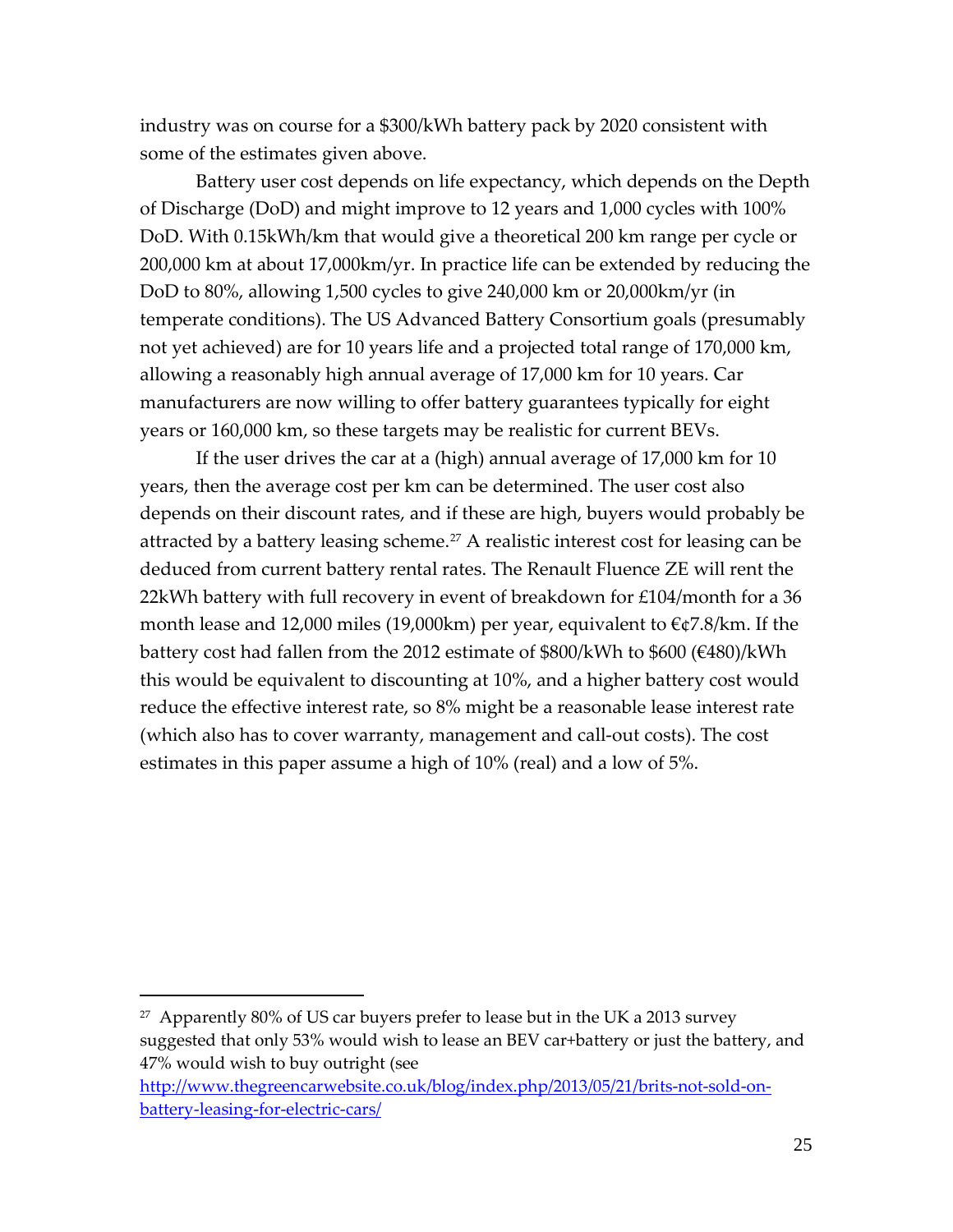## **Appendix C Estimating the social cost of electricity**

The social cost of electricity depends critically on when and where the power for charging is taken. [Figure 2](#page-26-0) shows an engineering estimate (looking forward to an optimized 2030 system) of the *additional* system cost of discretionary (convenience) charging for an extra vehicle. That estimate is higher at low levels of controllable charging (0% smart EV), and decreases with the level of smart charging (interestingly the costs are more sensitive to the share of smart charging than the level of EV penetration has reached very high levels). Note that extra grid costs are negligible and generation opex and capex are the major part  $-\epsilon$ 150 per year with zero smart charging, with the DN charge only about €30 per year. If we assume 18,000 km/yr or 3,600kWh, the additional energy component amounts to 4.1€¢/kWh or 0.8€¢/km, which seems modest, perhaps not likely to deter those who value convenience. The difference between 0% and 100% smart charging is even less. Of course, this is an average over the year, and in some hours the price would be substantially higher, so that users might prefer to buy spot power unless the price exceeded some pre-set limit.



<span id="page-26-0"></span>**Figure 2 Additional system cost per EV in UK and Ireland in 2030** Source: Imperial College London (2014, fig 3.18)

One might also imagine simpler ways of managing the DN problem, as once there are suitable smart meters the Distribution System Operator (DSO) might temporarily disconnect those EV owners who had not opted for priority rationing – and that might be almost as effective as complex communications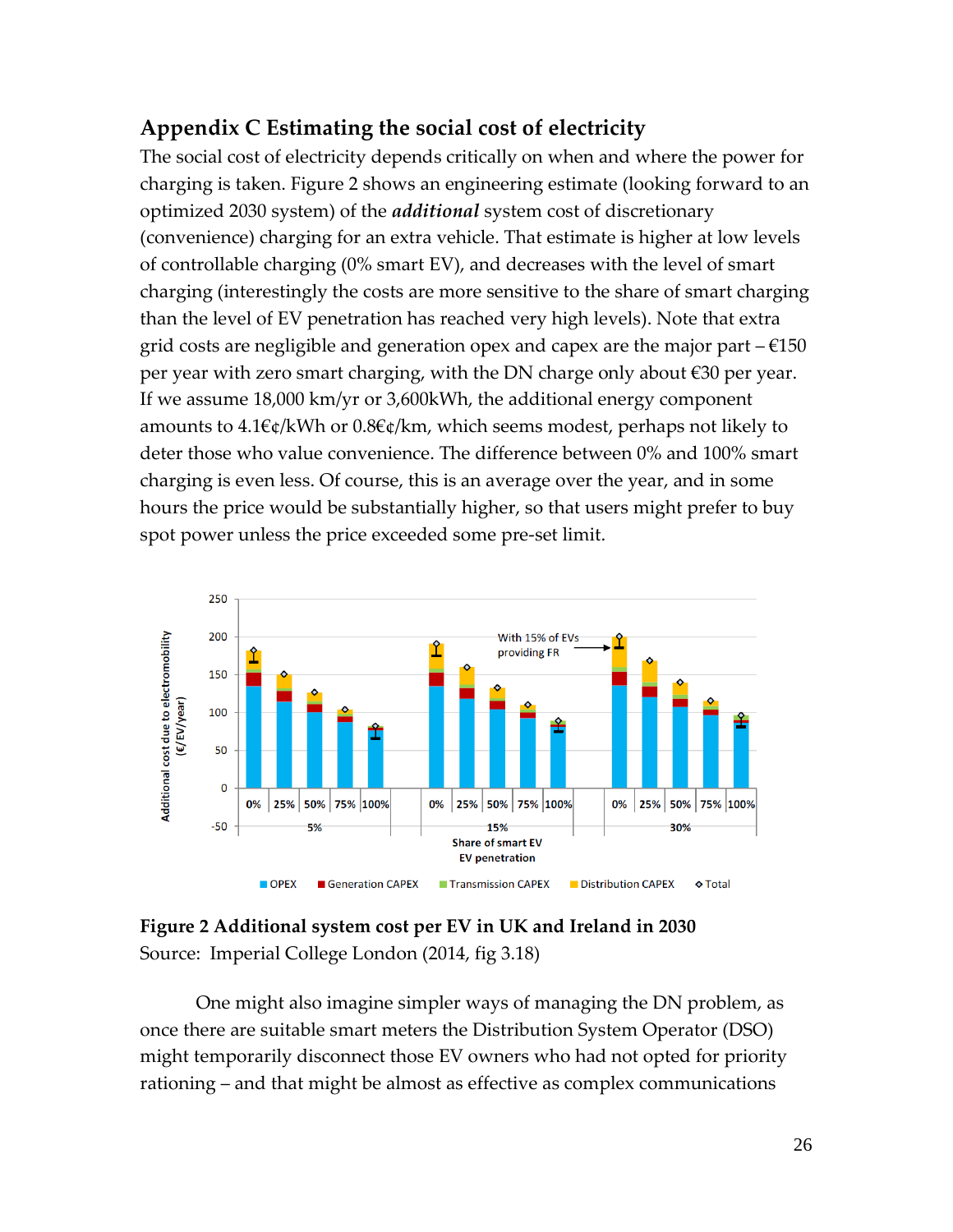between the DSO and other intermediaries supplying power to the charging point. If the smart meters and two-way communications are necessitated (by mandate or for other reasons) then the extra social cost of the EV under controlled charging could be very low, and well below the average tax and levy exclusive retail cost of electricity, which in 2013 for medium sized households varied across the EU-15 from 10€¢/kWh in France to nearly 20€¢/kWh in Ireland, with 11 of the 15 countries having a price of less than 15€¢/kWh.<sup>[28](#page-27-0)</sup>

#### *The UK example*

 $\overline{a}$ 

These engineering estimates need to be confronted with a bottom up approach to test their reliability. Thus the UK 2012 retail cost of electricity for a medium sized household (3,300kWh) was £531 (€637),<sup>[29](#page-27-1)</sup> of which 58% was the wholesale energy, supply and profit margin cost or £93 ( $\epsilon$ 112)/MWh, of which the spot energy cost might have been  $E48/MWh$ ,<sup>[30](#page-27-2)</sup> the rest being contracting and supply costs and margins of some £45). Network and metering costs add a further 25% or £112 (€134) per year. The UK has higher wholesale prices than the Continent, where the 2012 price excluding the carbon cost was closer to €42/MWh. By 2020 this might increase on average to €48/MWh, excluding carbon as the average EU generation cost. Table 1 gives as the high cost roughly  $\epsilon$ 20/tonne of CO2. What is needed is the marginal  $CO<sub>2</sub>$  intensity at the time of charging, which by 2020 is likely to be gas-fired combined cycle turbines (with an intensity of 420gm/kWh) or unabated coal (900gm/kWh). If coal dominates at the peak and the marginal emissions there are 800gm/kWh the carbon penalty would be 1.6€¢/kWh. With surplus nuclear or renewables, the marginal carbon cost would be zero.

The next correction to make is to account for the variation of generation cost from off-peak to peak. By 2020 the price range from peak to off-peak wholesale prices may be considerably larger than at present as a result of higher wind penetration. One way of estimating this impact is to look at the German market, which by 2012 had the same wind electricity as the UK's 2020 target. The top 25% most expensive hours in Germany were 148% of the average while the bottom 25% were 52% the average, so the 25% most costly hours might then have

<span id="page-27-0"></span><sup>&</sup>lt;sup>28</sup> Eurostat at<http://appsso.eurostat.ec.europa.eu/nui/setupDownloads.do>

<span id="page-27-1"></span><sup>29</sup> Ofgem Updated Household energy bills explained (Feb 2013) at [https://www.ofgem.gov.uk/ofgem-](https://www.ofgem.gov.uk/ofgem-publications/64006/householdenergybillsexplainedudjuly2013web.pdf)

[publications/64006/householdenergybillsexplainedudjuly2013web.pdf](https://www.ofgem.gov.uk/ofgem-publications/64006/householdenergybillsexplainedudjuly2013web.pdf)

<span id="page-27-2"></span><sup>&</sup>lt;sup>30</sup> The 2012 average time weighted day-ahead half-hourly price was £45 ( $\epsilon$ 54)/MWh and correcting for domestic demand patterns might have increased this to £48 (€58)/MWh.